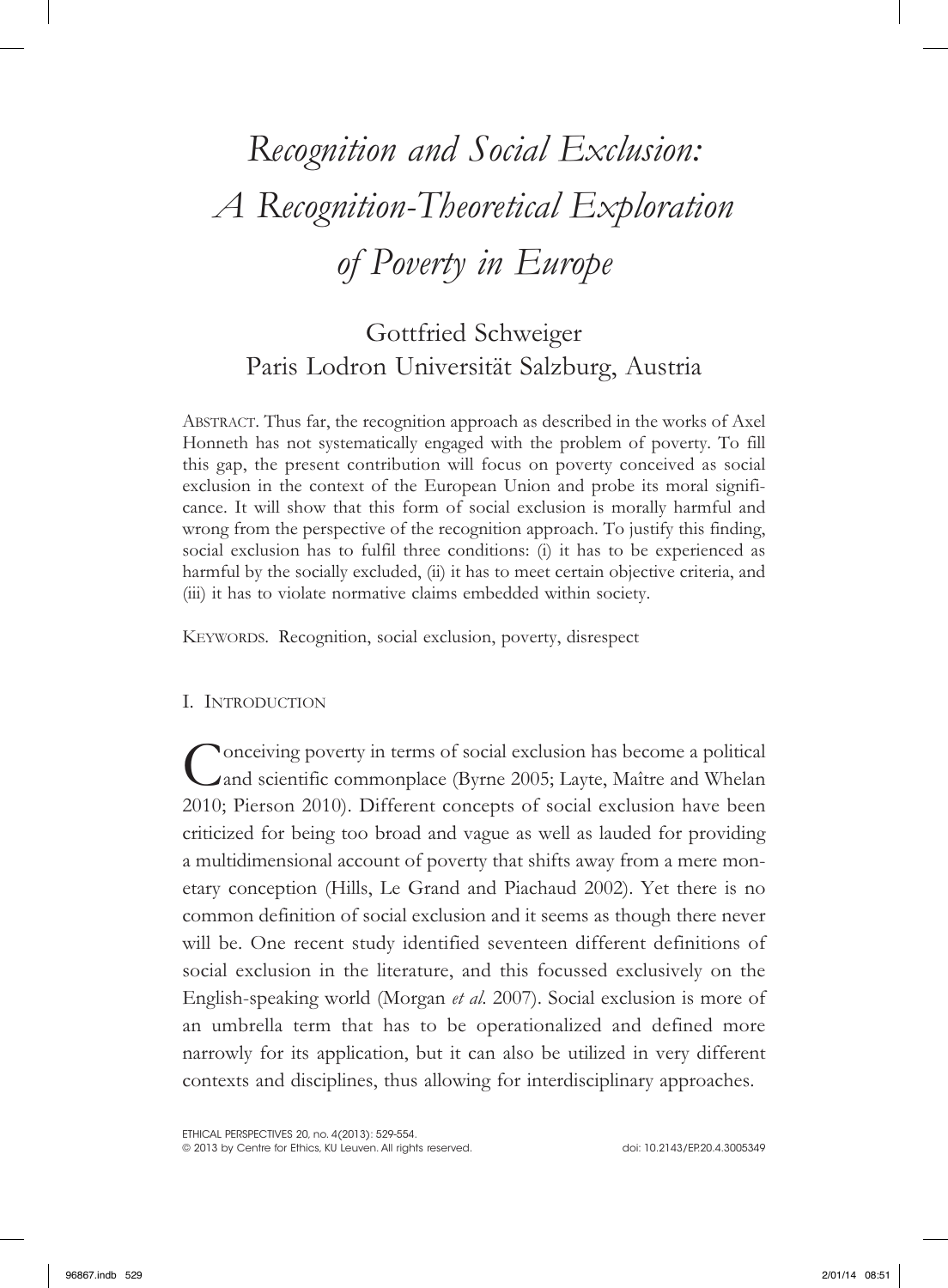Social exclusion and poverty are thick concepts in the eyes of Bernard Williams, which means that they combine descriptive and normative components (Williams 1985). They not only describe social processes and phenomena, but also evaluate them. The question of whether something is good or bad is answered by simply naming it poverty or social exclusion. This appears to be intuitively true in most cases – the hungry child, the homeless person or the working poor single mother – but it does not explain what exactly is wrong with social exclusion or how to judge when social exclusion is justified. Prominent examples that come to mind are imprisonment or eremitism, where the first is social exclusion as a form of rightful punishment and the latter is social exclusion as a freely chosen way of living. Such issues obviously require clarification as they concern the concept of social exclusion and ultimately also affect political welfare policies, whether we restrict benefits to those who are blameless for their situation or not.

This article does not aim at presenting just another definition of social exclusion, rather it explores one distinctive concept of social exclusion from the viewpoint of one distinctive concept of social philosophy: the recognition approach. In similar fashion to the capabilities approach, the recognition approach as we use it here is not a fully elaborated theory, but is based on the works of Axel Honneth and its discussion and further development by other scholars during the last twenty years (Fraser and Honneth 2003; Honneth 1996a; Thompson 2006; van den Brink and Owen 2007). Honneth himself has not adopted a definitive stance on poverty or social exclusion, but it seems natural to deploy his theory on such issues as it claims to be critically concerned with social problems and processes (Schweiger 2012). Despite some recent works, the literature on recognition and social exclusion and poverty is still limited, especially when compared to other social topics such as work or gender. Developing such a recognition approach to social exclusion, however, is not an exegetical analysis of Honneth's work, nor do we claim to do justice to Honneth's or anybody else's theory of recognition. The recognition approach presented here is

 $-530-$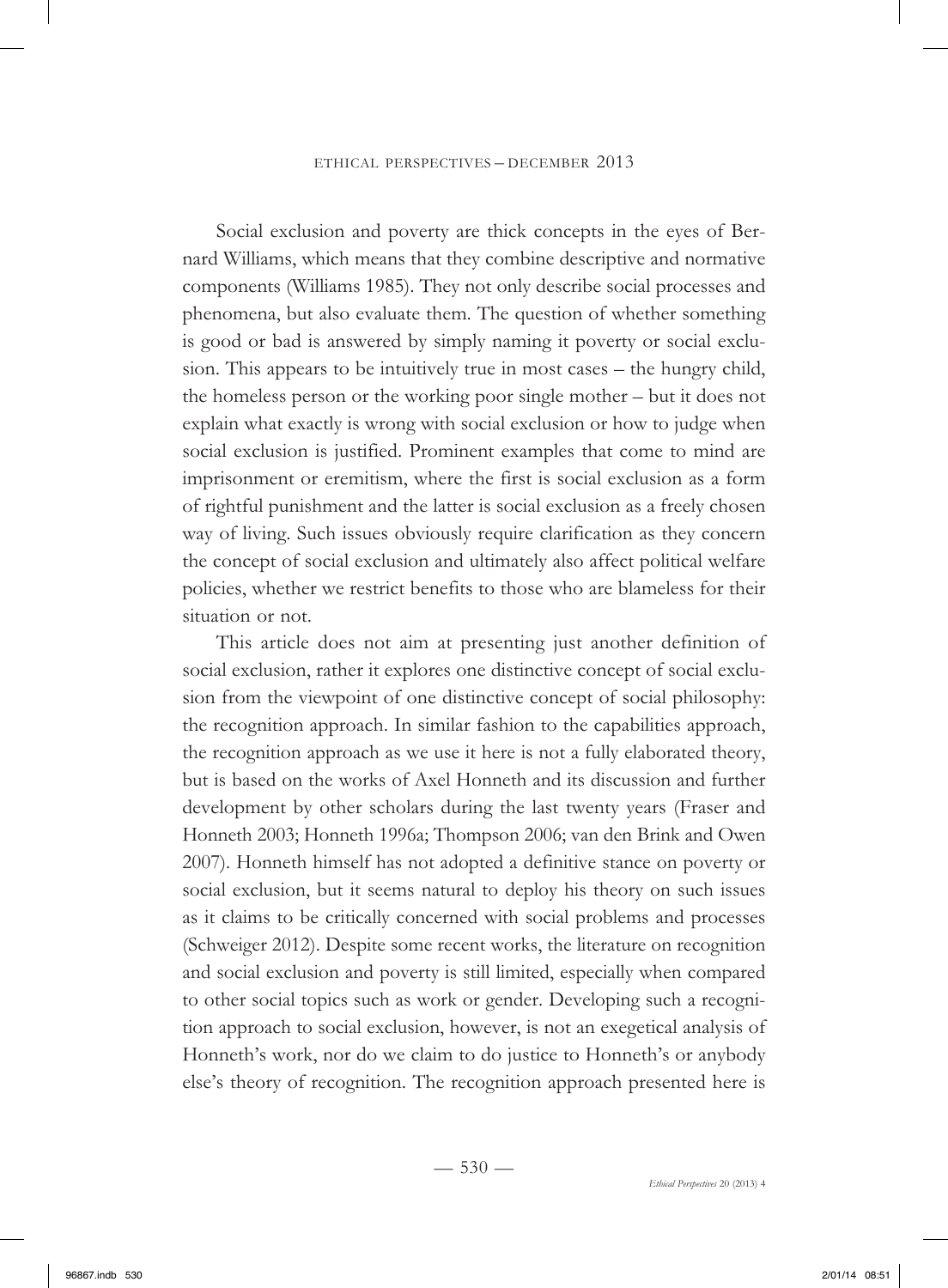more or less connected with some of Honneth's work, but it will go its own way when it seems appropriate, as other such approaches have done in the past. In fact, Honneth himself has changed various features of his theory over the years.

In the following pages we will develop and examine the thesis that social exclusion is morally harmful and wrong. One could ask if this is really necessary. Are there any doubts that social exclusion is morally wrong? Consider the empirical knowledge about incarcerated criminals. Their welfare status is also very low – they are poor and socially excluded by nearly all measures applied in the European Union –, they have certain health problems, they die younger and their imprisonment also has negative effects on their families, children and communities (Hagan and Dinovitzer 1999; Spaulding *et al*. 2011). Should we open the prison gates because of these negative effects of being incarcerated? Most people would say 'No', arguing that at least some of these negative effects of imprisonment are part of the punishment. So perhaps the negative effects of social exclusion and poverty are also justified consequences. Do the socially excluded get what they deserve? I think these are serious questions that have to be addressed.

In the next section, a political concept of social exclusion in the context of the European Union will be briefly presented. I will then demonstrate that social exclusion is a particular form of the denial of social esteem as a major inter-subjective condition of social belonging and the ability to pursue a good life. Honneth usually connects the denial of rights with exclusion, but this rests on a different understanding of exclusion than the one used here. To justify this thesis, three major components of the recognition approach as an immanent normative theory will be explored in relation to social exclusion: (i) subjective experience, (ii) objective criteria, and (iii) socially embedded normative claims. The article thus aims to provide one possible explanation why social exclusion in the accepted sense is morally wrong. This should not be interpreted as an exclusive explanation, nor does it rule out others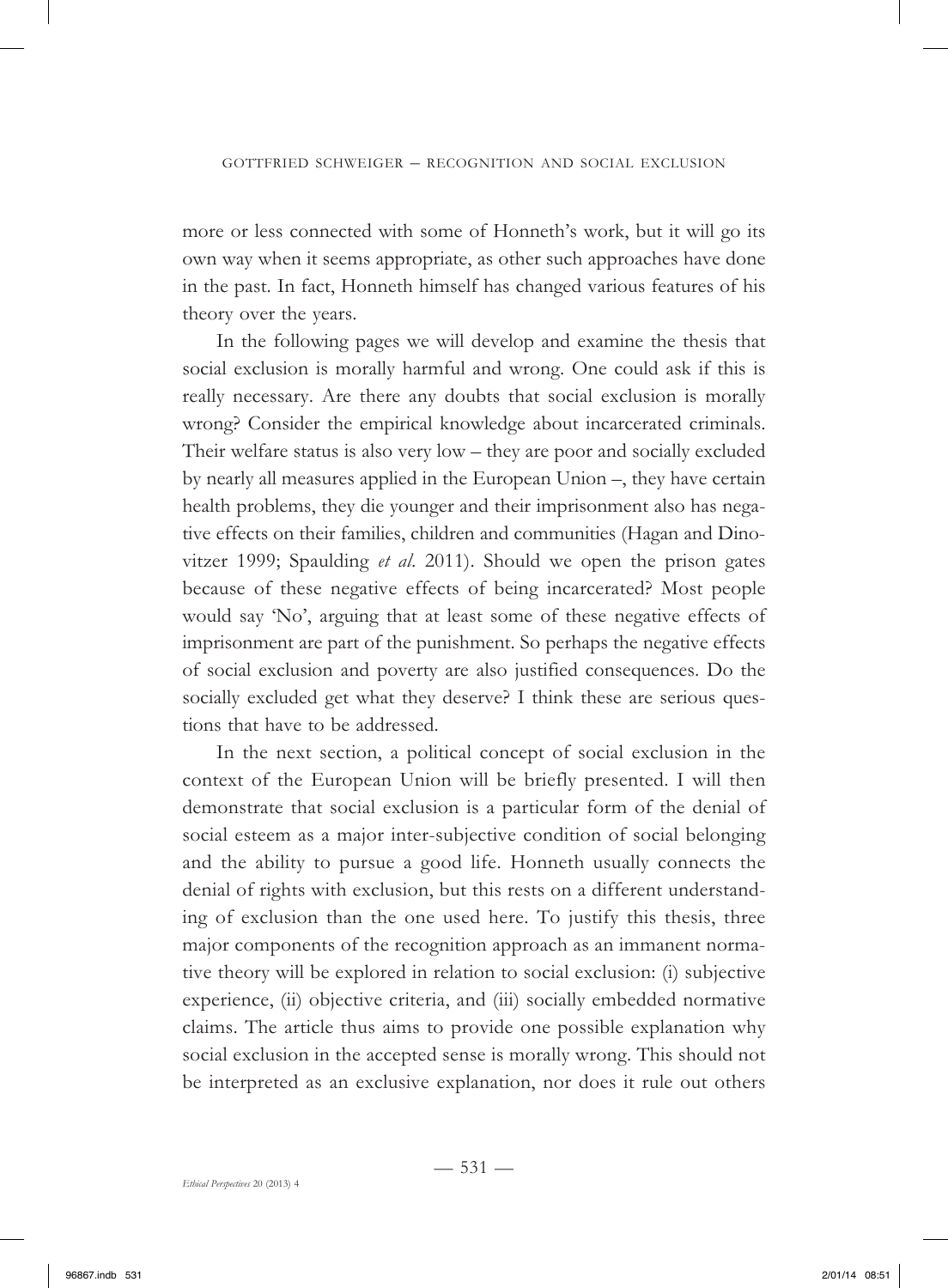deriving from different normative angles, such as those of Brian Barry or Amartya Sen (Barry 2002; Sen 2000). It is the case, rather, that the recognition approach can contribute to – as well as learn from – the other philosophical approaches to poverty and its evaluation (Graf and Schweiger 2013).

# II. POVERTY AS SOCIAL EXCLUSION

Poverty comes in many different shapes and forms: absolute and relative, chronic and transitory, rural and urban, youth and elderly, voluntary and involuntary. Being poor can mean not having things, not being able to do things, not being this or that. Understanding poverty as social exclusion is one way to grasp its multidimensionality and to highlight one feature that is pivotal in modern societies: belonging. A broad and useful definition of social exclusion was presented by Tania Burchardt, Julien Le Grand and David Piachaud from the Centre for Analysis of Social Exclusion.

An individual is socially excluded if (a) he or she is geographically resident in a society, (b) he or she cannot participate in the normal activities of citizens in that society, and (c) he or she would like to so participate, but is prevented from doing so by factors beyond his or her control (1999, 230).

The focal point of this conception relates to the terms 'normal' and 'involuntary'. Social exclusion is defined in relation to standard or normal activities within a certain society, and is involuntary. This raises at least two crucial questions: What are normal activities and how can they be defined? What are the main factors that prevent such participation or activity? To flesh out this concept, indicators of social exclusion are needed that allow us to determine who is actually socially excluded and who is not. There is heated debate over these indicators in terms of whether they should be resources, capabilities, subjective expressions or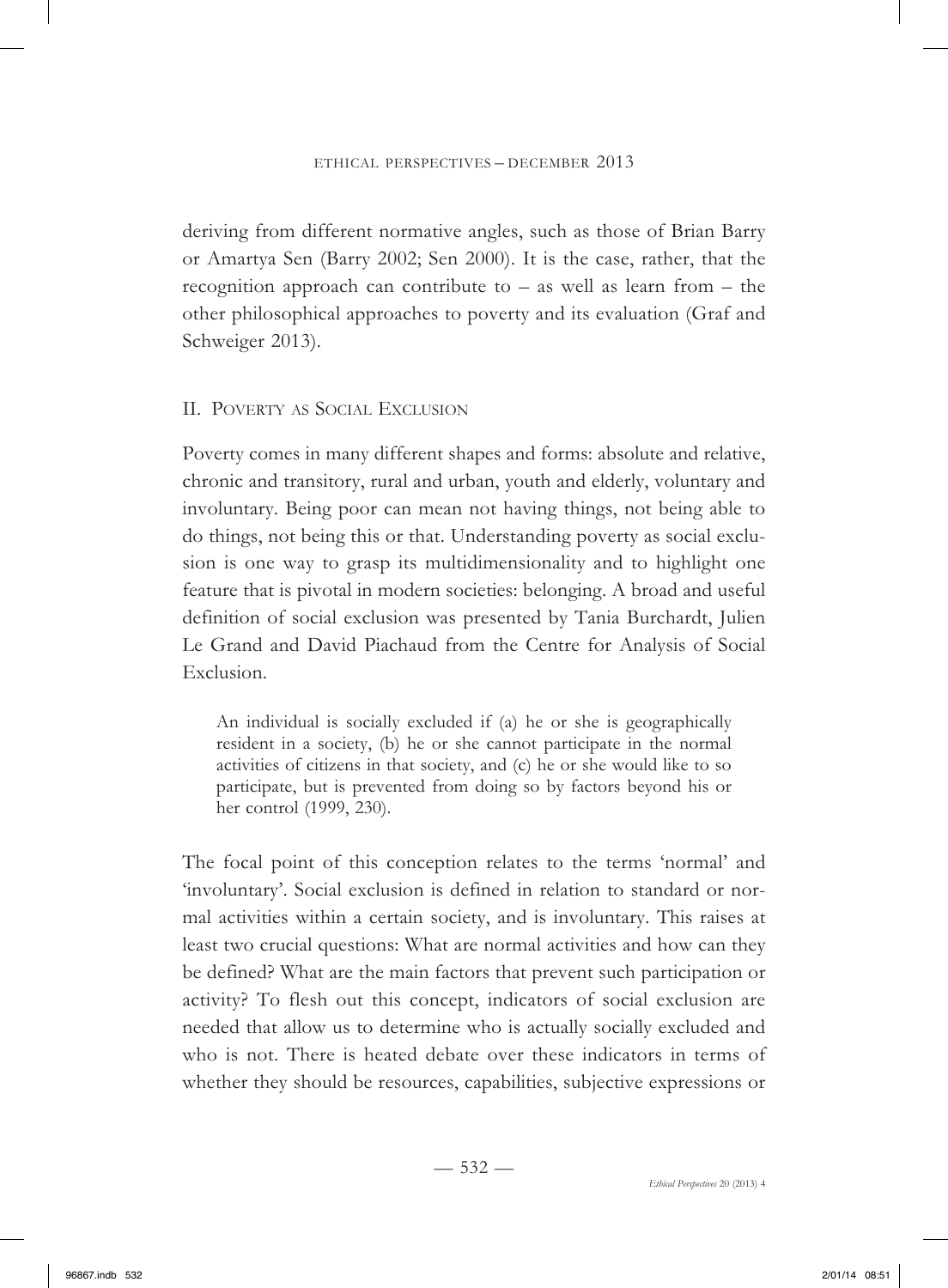other things. For example, Burchardt, Le Grand and Piachaud (2002) define normal activity in four dimensions: (i) consumption, (ii) production, (iii) political engagement, and (iv) social interaction, and set four corresponding indicators: (i) equivalized household net income under half mean income, (ii) not employed or self-employed, in education or training, looking after family, (iii) non-voter, not a member of community organizations, and (iv) lack of someone who can offer personal support.

Yet there are multiple alternative sets of indicators that are used to measure social exclusion. As it is not our objective here to engage in these debates, we will draw on a political concept and set of indicators of social exclusion. This clearly demarcates the boundary between definition and measurement of social exclusion and corresponding political programmes of poverty alleviation. The indicators discussed here, therefore, are not only of academic interest, but also have significant practical policy impact. The Commission of the European Union defines three basic indicators of social exclusion: monetary poverty, material deprivation, and unemployment. These indicators are described within the Fifth Target of the Europe 2020 strategy, which aims at lowering the number of people in or at risk of poverty and social exclusion in the European Union from 114 million (2008) to 94 million (2020).

The fifth Target concerns the promotion of social inclusion, or the combating of poverty and social exclusion, defined on the basis of three indicators: the number of people considered 'at-risk-of-poverty' according to the EU definition (i.e. the poverty risk threshold is set at 60% of the national household equivalised median income), the number of materially deprived persons (EU definition but stricter) and the number of people aged 0–59 living in 'jobless' households (defined, for the purpose of the EU target, as households where none of the members aged 18–59 are working or where members aged 18–59 have, on average, very limited work attachment) (Atkinson and Marlier 2010a, 30).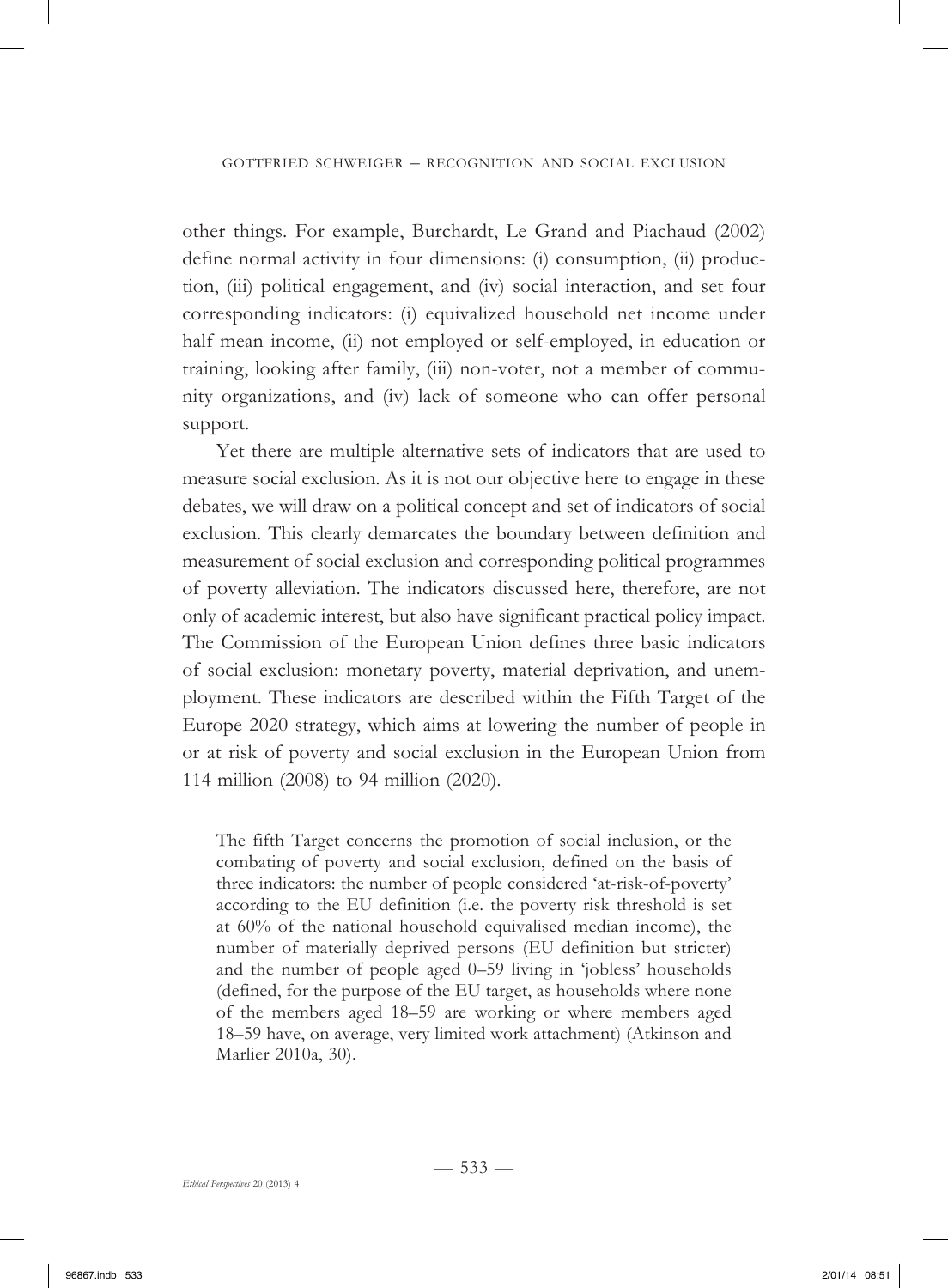People are materially deprived within the framework of the Europe 2020 strategy if they experience at least four out of nine deprivations (European Commission 2011; Fusco, Guio and Marlier 2010): people cannot afford to (i) pay their rent or utility bills, (ii) keep their home adequately warm, (iii) face unexpected expenses, (iv) eat meat, fish, or a protein equivalent every second day, (v) enjoy a week's holiday away from home once a year, (vi) have a car, (vii) have a washing machine, (viii) have a colour TV or (ix) have a telephone. The three indicators of at-risk-ofpoverty, material deprivation, and living in jobless households do not involve any subjective expressions, such as whether people actually feel poor or socially excluded. They also do not include indicators such as education, health, housing, social contacts or political participation, which are all of considerable importance and are also reflected within the research and reporting of the European Union (Atkinson and Marlier 2010b). To stay within the argument, however, this contribution will only reflect the EU's set of indicators used within the framework of the Europe 2020 strategy and analyse their significance.

As noted above, the European Union estimated around 114 million people were living in or at risk of poverty and social exclusion in the year 2008 (European Commission 2011). The indicators do not fully overlap, and hence there are people at risk of poverty who are not materially deprived or living in a household with zero or very low work intensity, as well as people who are affected by all three. The overall population of people living in or at risk of poverty and social exclusion is composed of about 80 million people at risk of poverty, 40 million people suffering severe material deprivation, and 34 million people living in a household with zero or very low work intensity. Numerically, therefore, the biggest challenge within the European Union is relative income poverty, whereas the poverty risk threshold is set at 60% of the national household equivalised median income. These figures show the society-wide extent of the problem of social exclusion (see Table 1).

 $-534-$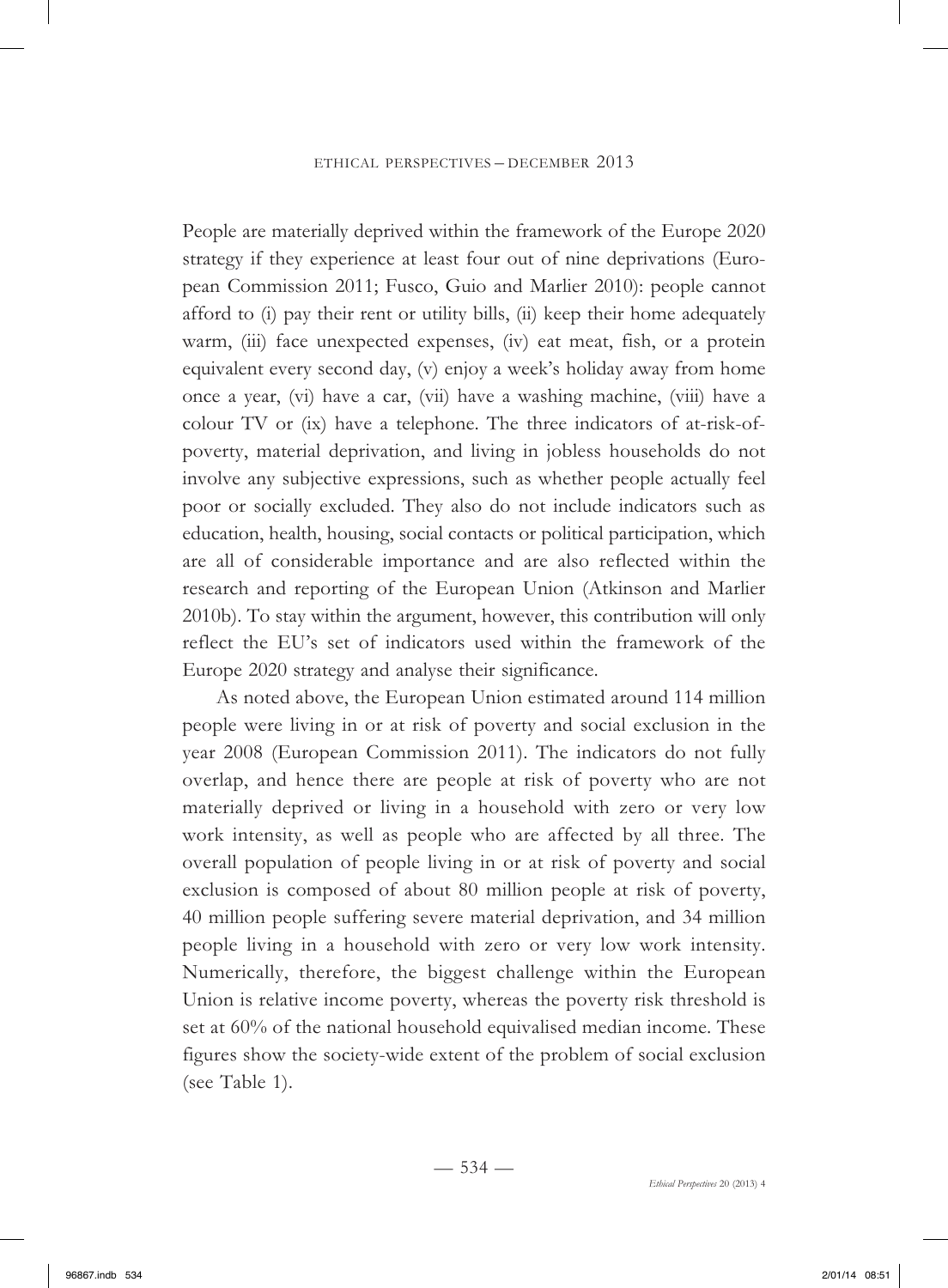| At risk of poverty                                                                       | 48.7  |
|------------------------------------------------------------------------------------------|-------|
| At risk of poverty and materially deprived                                               | 12.1  |
| At risk of poverty and living in a low work intensity household                          | 12.8  |
| At risk of poverty, materially deprived, and living in a low work<br>intensity household | 6.7   |
| Materially deprived                                                                      | 18.8  |
| Materially deprived and living in a low work intensity household                         | 2.3   |
| Living in a low work intensity household                                                 | 12.5  |
| Total                                                                                    | 113.9 |

Table 1: People in or at risk of poverty and social exclusion in the European Union in 2008 (in millions; European Commission 2011, 17)

# III. THE RECOGNITION APPROACH

After this short summary of one influential concept of social exclusion, the present section will explore its moral significance. Is social exclusion in this sense morally wrong and, if so, why? More specifically: can the recognition approach explain why social exclusion in this sense is morally wrong and why? The short answer is that social exclusion is morally harmful and wrong because it is experienced as harmful, it is connected with various forms of disrespect especially denigration, and it violates major normative claims that are embedded in society. Social exclusion is wrong because it distorts or hinders self-realization. The long answer, on the other hand, has to start by explaining what the recognition approach is all about. Drawing chiefly on Honneth's work, the recognition approach can be reconstructed along five key lines (Deranty 2009; Honneth 1996a; Honneth 2007a; Petherbridge 2011).

(i) It aims to reveal these three basic forms of recognition – love (personal relationship), rights (cognitive respect) and solidarity (social esteem) – that are the inter-subjective conditions required to develop and sustain self-confidence, self-respect and self-esteem.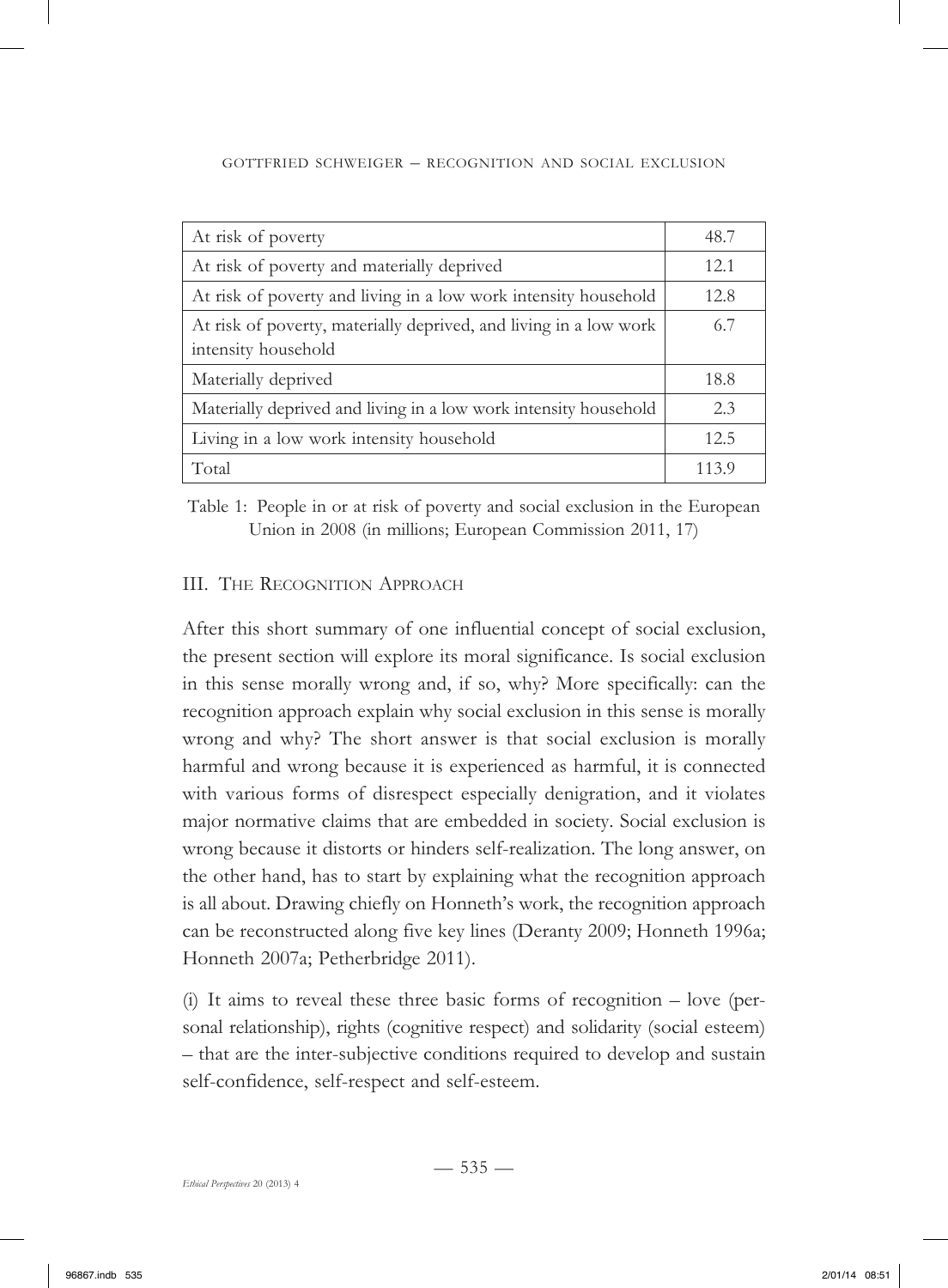(ii) These different forms of mutual recognition are equally important and, as they are the inter-subjective conditions for the constitution of subjectivity and identity, they also enable individual self-realization, which is the core of what Honneth calls "formal conception of ethical life" (1996a, 171-179). Self-realization, which relies on different forms of recognition, can be seen as the final goal of Honneth's theory, and struggles for recognition are ultimately struggles for self-realization (Kompridis 2004; Zurn 2000).

Taken together, the three forms of recognition – love, rights, and esteem – constitute the social conditions under which human subjects can develop a positive attitude towards themselves. For it is only due to the cumulative acquisition of basic self-confidence, of self-respect, and of self-esteem – provided, one after another, by the experience of those three forms of recognition – that a person can come to see himself or herself, unconditionally, as both an autonomous and an individuated being and to identify with his or her goals and desires (Honneth 1996a, 169).

(iii) Honneth distinguishes three main forms of disrespect analogous to the three forms of recognition (1996, 131-139): (iii.1) physical abuse, torture, and rape, which destroy the basic self-confidence of the victim; (iii.2) the denial of equal rights and discrimination; (iii.3) and denigration and insult, which threaten the individual's honour and dignity. The possibilities for self-realization are not sufficient if someone suffers from disrespect.

(iv) Social conflicts are then likely to arise, which can be understood as 'struggles for recognition', as different groups (e.g. women, ethnic or religious minorities, workers) claim and fight for recognition for themselves. Such claims carry critique and anticipate social change. This finally leads to social progress and the gradual expansion of rights to different groups, which abolish previous forms of discrimination and exclusion.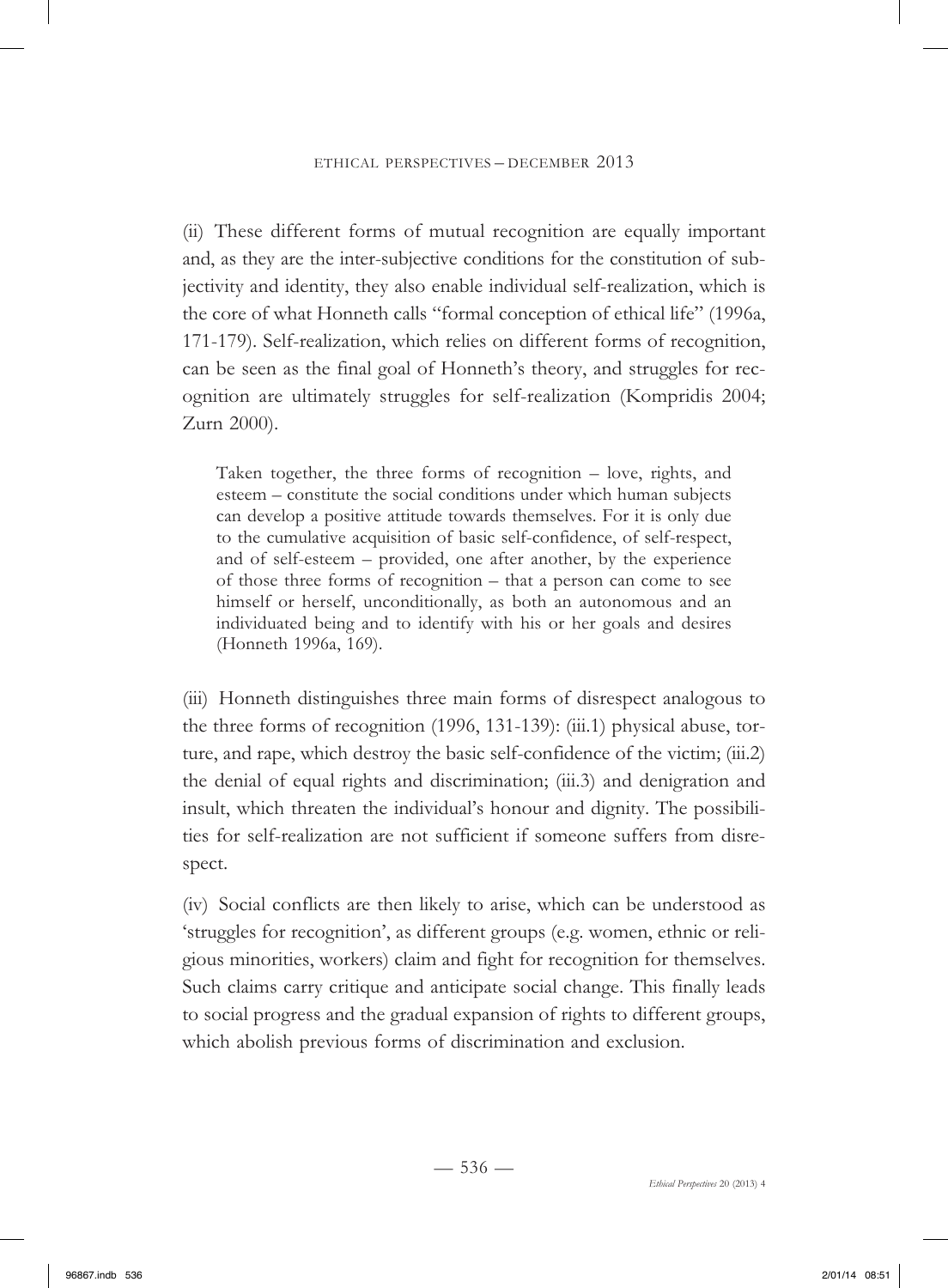(v) A critical social philosophy has three main tasks: (v.1) to distinguish justified from unjustified claims of recognition; (v.2) to reflect on social developments and relations in terms of whether they sufficiently ensure and foster recognition or if they are oppressive and disrespectful; (v.3) to develop therapeutic measures to change things and act alongside those who are suffering; all three are important parts of what can be called the diagnosis of social pathologies (Haber 2007; Honneth 1996b; Zurn 2011).

It is imperative for social philosophy to find a determination and discussion of those developmental processes of society that can be conceived as processes of decline, distortions, or even as 'social pathologies' (Honneth 1996b, 370).

These five ideas form the core of the recognition approach as an immanent normative theory, which was labelled by Antti Kauppinen (2002) as a form of internal reconstructive critique. Although not often explicit, the concepts of immanent (and transcendent) and internal (and external) do not overlap, but have distinct meanings and functions in Honneth's critical theory. Such a theory is immanent because it aims to uncover the hidden normative claims within criticized social relations and it is internal because it does not want to employ a god's-eye-view on them, but is rather situated within. The recognition approach's social critique rests on the interaction of three conditions of moral harm:

(i) Subjective experience: the denial or distortion of recognition is experienced as subjectively harmful and is articulated in various ways, individually or collectively. Suffering is one major starting-point and a concern of the recognition approach, emphasizing its willingness to stay as close as possible to actual social conflicts and movements (Deranty 2010). Therefore, subjective experiences, feelings and emotions, voiced by such groups and social movements as the working class, women or black people, form the initial major area of concern for the recognition approach. Without this relation critique, the recognition approach would be artificial and lack an audience.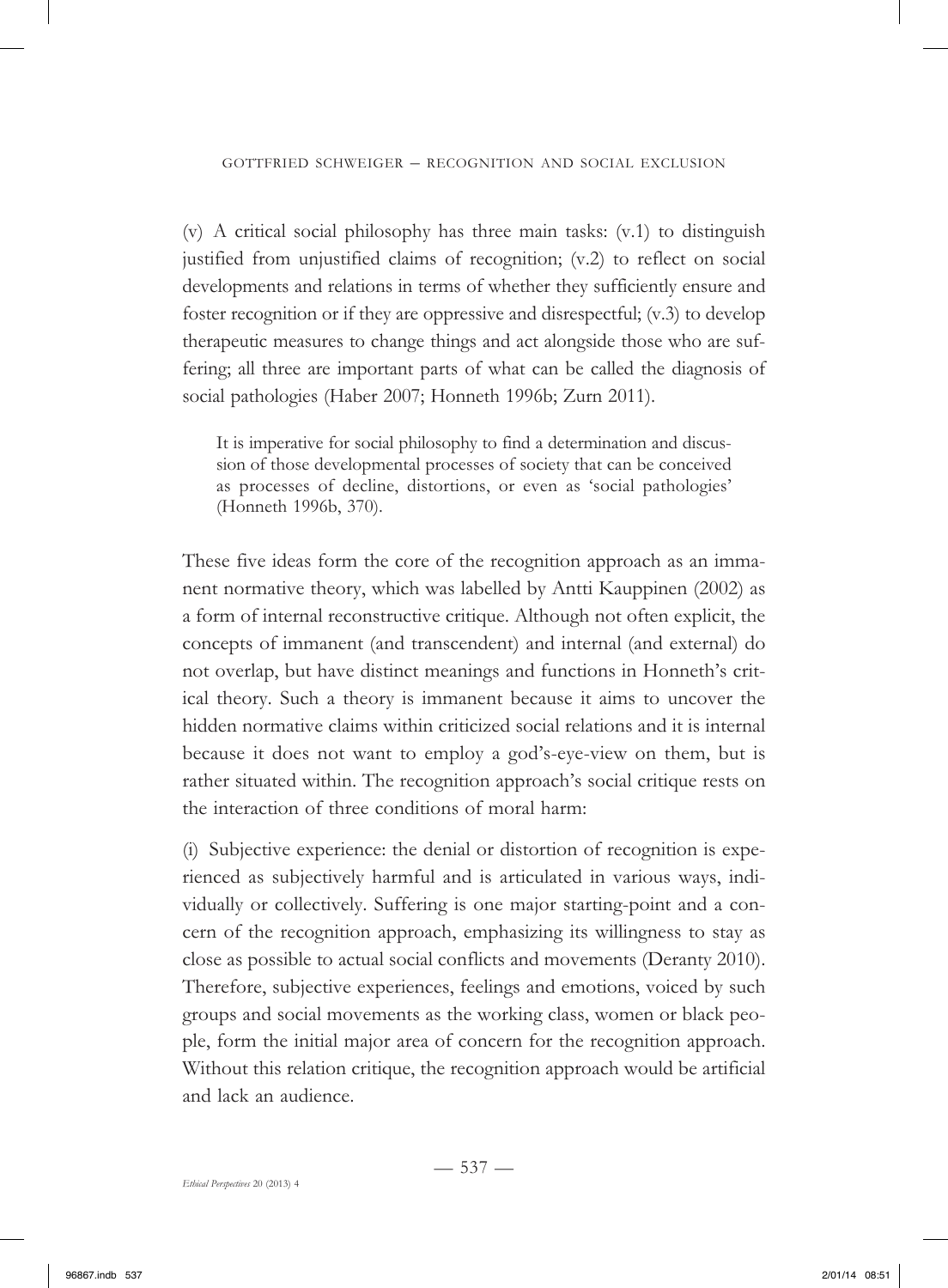To undertake an effective critique of society one must start by taking into account instances of injustice or violations of standards of justice. In contrast to its positive counterpart, the experience of injustice possesses greater normative bite. As such, for Honneth, no experience of injustice must be ignored even if its public expression is fraught with danger and difficulty. This approach to social justice and normativity is typical of the Frankfurt School, which grounds the motivation for social resistance and liberation movements not on grand theories of intellectuals but on people's everyday experience (Pilapil 2011, 81).

(ii) Objective criteria: as many critics have pointed out, critical social philosophy cannot rest upon subjective experiences alone, it also has to identify some sort of objective criteria to distinguish justified from unjustified forms of recognition or disrespect (Fraser 2003; Pilapil 2011; Zurn 2003). This is a difficult task and has to shoulder much of the normative work within the recognition approach. Here, we want to focus on those criteria that derive from the three forms of recognition as they are connected with the normative benchmark of the recognition approach, namely "undistorted self-realization" (Honneth 1996b). This means that the opportunities to engage in personal relationships, equal protection by civil and social rights, and the experience of social esteem and belonging are objective criteria for evaluating an individual life and social relations. On the one hand these criteria are context-sensitive – social esteem in one society can have a different meaning from that in another – but on the other hand they are universal as they are oriented towards undistorted self-realization. Also, these criteria have value in themselves, which means that disrespect is morally wrong even if it does not ultimately distort or hinder self-realization (Honneth 2002).

(iii) Socially embedded normative claims: these are claims of recognition that address implicit or explicit normative promises within society. They serve as a reference point for claims of recognition as they are also objects of struggles for recognition. For example, the achievement principle in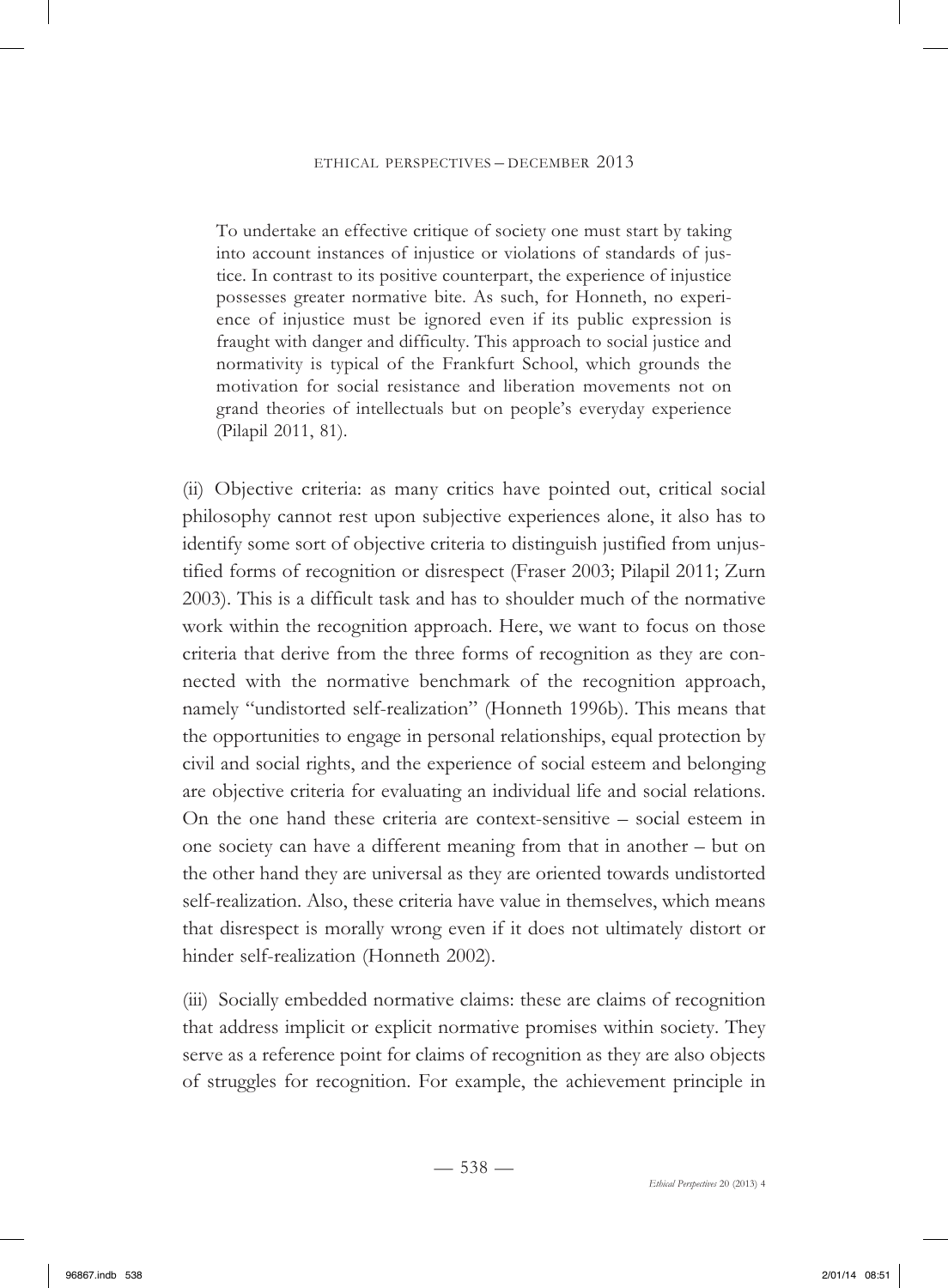capitalist society implicitly promises that everyone who is talented and hardworking should be able to make a good living and struggles for recognition can address this principle either because it is not fulfilled or because it is flawed in itself and hinders the self-realization of some.

I always introduce the conflicts and struggles of capitalist social formations with reference to those principles of mutual recognition that are considered legitimate by the members of society themselves. What motivates individuals or social groups to call the prevailing social order into question and to engage in practical resistance is the moral conviction that, with respect to their own situations or particularities, the recognition principles considered legitimate are incorrectly or inadequately applied (Honneth 2003, 157).

The question now is whether these three conditions are equally important and equally necessary. To put it another way, can we only speak of moral harm and wrongness if all three of them are met? The answer I want to give is twofold: (i) a state or process or action is certainly morally harmful and wrong if it meets all three conditions, but can also be morally harmful and wrong if it meets just one or two of them. This is important because there are certain cases in which something is morally wrong even though the people who suffer do not acknowledge its wrongness or do not experience it in this way. This is the problem of false conscience, which is not new to the recognition approach but has still not been fully resolved. It is a different thing to distinguish false from justified claims of recognition than it is to explore the role of personal and subjective experience in general; (ii) the recognition approach cannot dismiss subjective feelings, but should also not overestimate their value. Social exclusion is also morally wrong for those who are socially excluded but do not feel so or have developed coping strategies that cloud their feelings. It is this problem that Amartya Sen discusses under the term of adaptive preferences (Teschl and Comim 2005). People who are poor or socially excluded tend to adapt their wishes to their circumstances, content themselves with the little they have and may not even feel that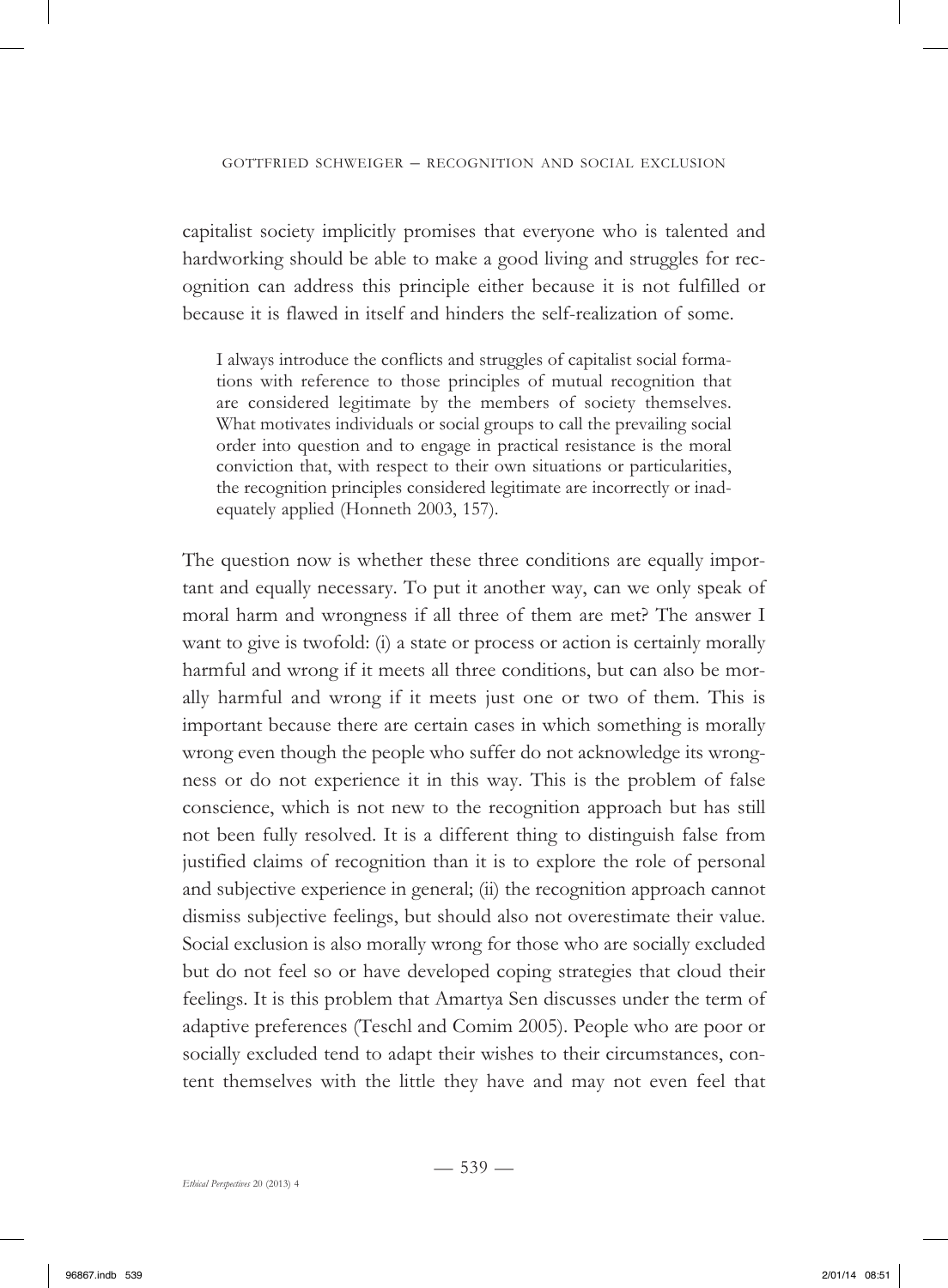something is wrong or unfair. It is not possible to speak of undistorted self-realization under such conditions and the role of objective criteria is essential in such cases.

#### IV. SOCIAL EXCLUSION AS MORAL HARM

Given this background, one general recognition-based statement about social exclusion could read that social exclusion is morally harmful and wrong if it is (i) subjectively experienced as harmful, (ii) if it is connected with forms of disrespect or distorts the possibilities of self-realization and (iii) if it contradicts valuable implicit or explicit normative claims that are embedded in society. This is a very general assessment, which clearly has to be put in more concrete terms. Beyond the basic physiological and psychological needs all humans share, further operationalisation and differentiation have to include empirical knowledge about the target society. In this sense a recognition-based perspective on social exclusion combines absolute and relative elements (Schweiger 2013). The general forms of recognition – personal relationships, cognitive respect and social esteem – are universal, but their concrete formation and embodiment in each society are relative. It is important to stress that recognition can come in different shapes – recognition-based sociological studies explicitly show this. It is not only about identity politics, but also includes material and social forms such as income, housing or political participation. The recent works of Stephan Voswinkel are a particular source of evidence on this empirical and material side of recognition (2012a; 2012b). Although the recognition approach has a strong connection with social psychology, this should not and does not impair its ability to deal with material claims and questions of redistribution. Crucial topics of poverty and social exclusion such as income, living wage, material deprivation, housing, education, health or unemployment are not outside its remit, but can be reconstructed rather as materializations of recognition, mostly of social esteem, which are embedded in social, economic and political institutions.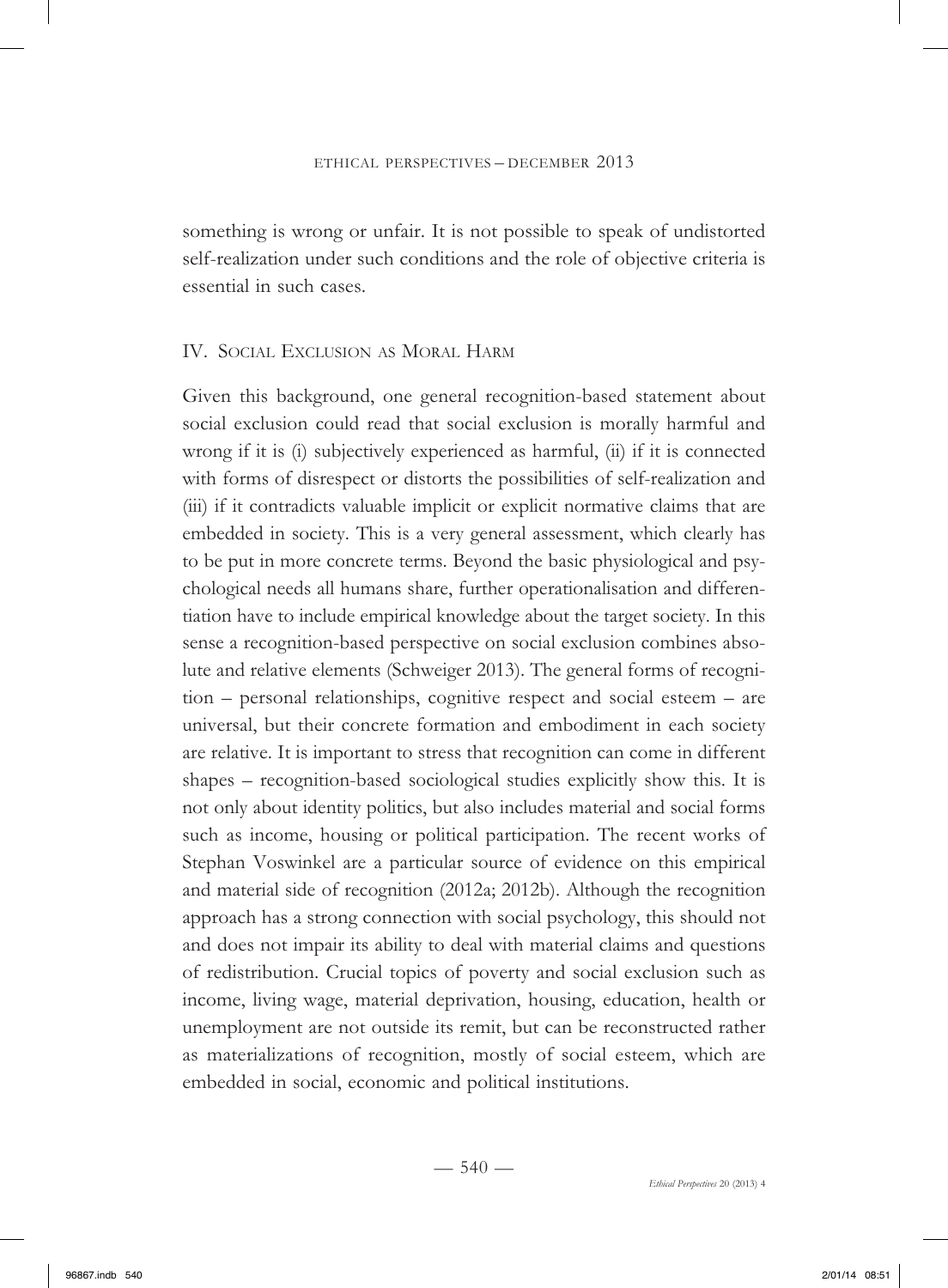We now have, on the one hand, a political concept of social exclusion and, on the other, a very general description of when a condition, phenomenon or process is morally wrong. How can these two concepts be brought together, or the latter be employed in the former, to evaluate their moral significance? Let us try to answer this question with reference to the three conditions of moral harm.

# *Social Exclusion and the Subjective Experience of Harm*

Is social exclusion connected with actual feelings or experiences of harm that are expressed by those affected? As noted above, subjective feelings are not part of the EU's concept or measurement of social exclusion, so an answer to this question has to be sought elsewhere. There is significant evidence that social exclusion lowers subjective well-being in various ways: one feels isolated or left out of society, has mental health or emotional problems or feels ill, is not satisfied with certain domains of life or is simply unhappy and frustrated. A recent study by the European Foundation for the Improvement of Working and Living Conditions is cited here, but there are other extensive quantitative and qualitative studies that support this point (Ahn, García and Jimeno 2004; Layte, Maître and Whelan 2010).

For the individual, the single indicator with the biggest impact on life satisfaction is deprivation: the inability to afford basic lifestyle goods and services. Ill health is the second factor that results in a large reduction in life satisfaction across all country groups. Unemployment and income (especially in the CC3 [Candidate Countries]), as well as low education (particularly in the NMS12 [New Member States]) and family structure also play a very important role (Watson, Pichler and Wallace 2010, 2).

As regards the recognition approach there is one indicator of subjective wellbeing that the European Union considers of special importance, the sense of fulfilment in life, as this is obviously close to the normative benchmark of undistorted self-realization. Here again the three indicators of social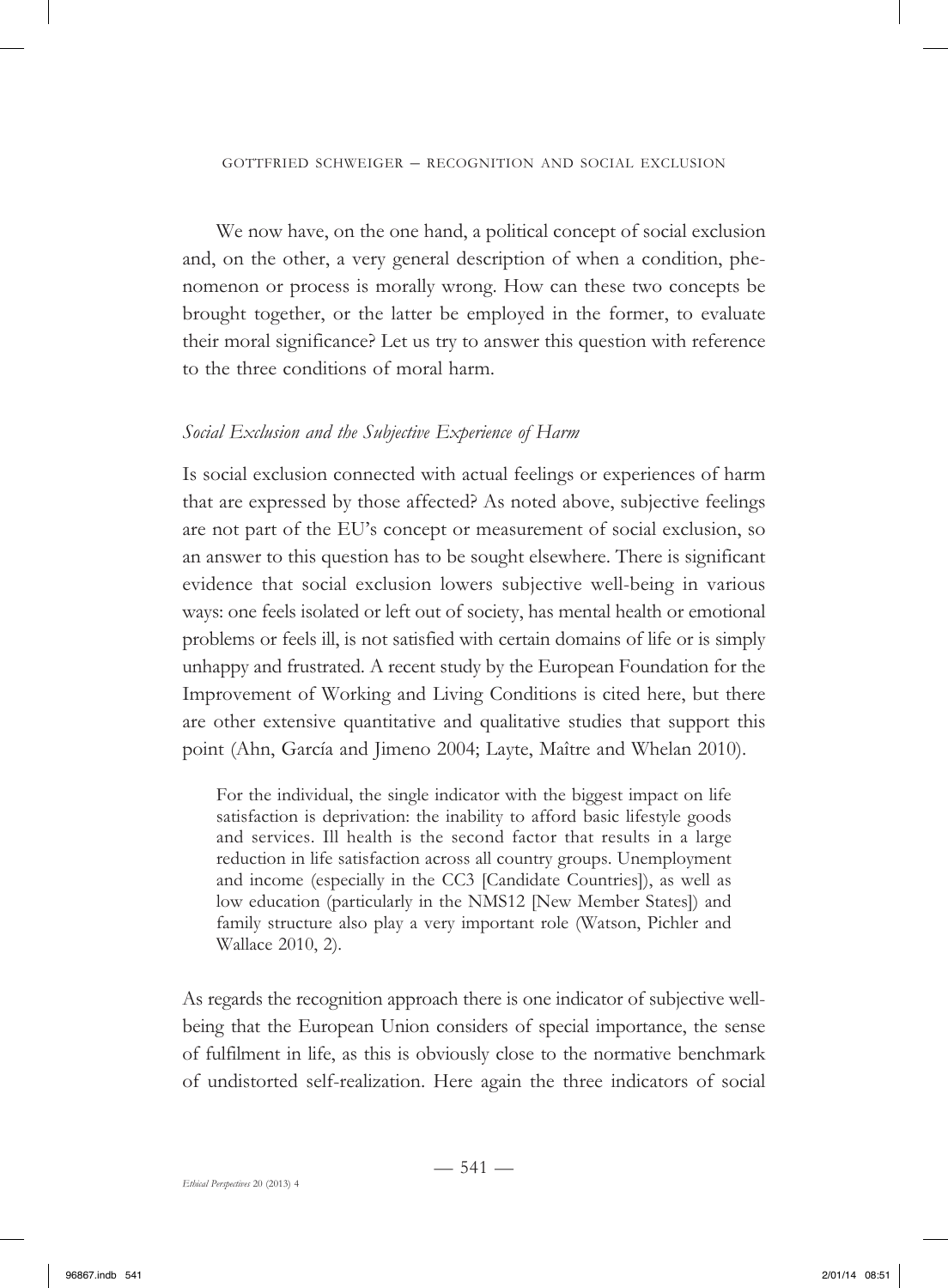exclusion – low income, material deprivation and unemployment – are the main factors, together with poor health. Interestingly, not having a partner is also a strong factor, especially for single parents (Layte, Maître and Whelan 2010). This is at least another hint that recognition in the form of love or personal relationships is of real importance. Also unemployment – which is one of the indicators of social exclusion – is known to negatively affect subjective well-being and life satisfaction (Wanberg 2012).

#### *Social Exclusion and the Lack of Social Esteem*

Now let us turn to the question of objective criteria. One might argue that the three indicators of social exclusion – monetary poverty, material deprivation and unemployment – are materializations of disrespect, especially denigration or the denial of social esteem. The recognition approach differentiates three major sets of criteria: personal relationships, rights, and social esteem. The corresponding forms of disrespect are physical abuse, denial of rights, and denigration. Social exclusion is not necessarily or directly connected with disrespect in such forms as physical abuse or the denial of rights, but, as empirical studies impressively demonstrate, it affects personal relationships and makes it more difficult to engage in political participation or to make use of civil and social rights. The most interesting form of disrespect for social exclusion, however, is denigration. The scope and aims of denigration itself are not fully explored within the recognition approach and it is palpably open to a whole range of interpretations. For Honneth, social esteem has something to do with how someone chooses to live.

Thus, the kind of recognition that this type of disrespect deprives a person of is the social approval of a form of self-realization that he or she had to discover, despite all hindrances, with the encouragement of group solidarity. Of course, one can only relate these kinds of cultural degradation to oneself as an individual person once the institutionally anchored patterns of social esteem have been historically individuated,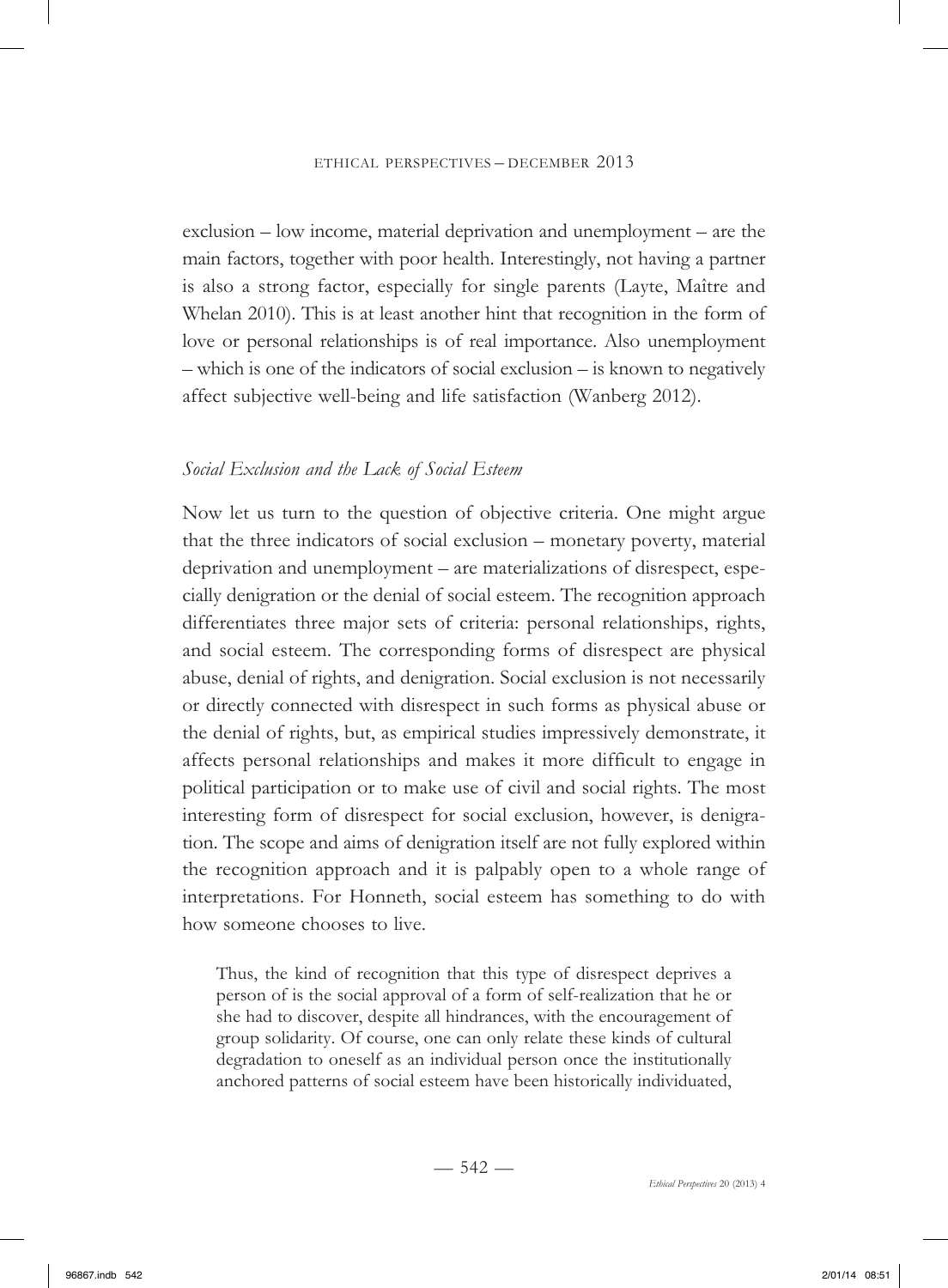that is, once these patterns refer evaluatively to individual abilities instead of collective traits (Honneth 1996a, 134)

This is closer to the issue of identity politics and the case of social groups that share something like a mutual conscience and feel like a homogeneous group, in some ways at least. This is not the case for people who are socially excluded, even if it is true that some groups are more often affected than others, e.g. immigrants or single parents. There is, at least in this understanding, no common way of living for the socially excluded.

Yet the recognition approach has more to say about denigration. Hans-Christoph Schmidt am Busch has further analysed the concept of social esteem on the assumption – which he takes from Honneth – that social esteem is essentially based on skills and talents and one's contribution to social goals. He then distinguishes two main forms (Schmidt am Busch 2010): (i) social esteem in terms of having work and (ii) social esteem as the level of earned income for market activities. Schmidt am Busch cites Honneth's reference to unemployment in this regard, whose assessment of unemployment can be underpinned by many other sources (Wanberg 2012).

A mere glance at studies of the psychological effects of unemployment makes it clear that the experience of labor must be assigned a central position in the model emerging here. The acquisition of that form or recognition that I have called social esteem continues to be bound up with the opportunity to pursue an economically rewarding and thus socially regulated occupation (Honneth 2007b, 75).

Here is not the place to fully appreciate the details of Schmidt am Busch's elaborate study and further distinctions between different forms of social esteem, but the general direction is clear. The paradigm of the 'working society', the achievement principle and the importance of the labour market are decisive for Honneth's version of the recognition approach (Petersen and Willig 2004; Smith and Deranty 2012). This is a clear shift from the issues of identity politics to the material basis in modern societies on which different ways of living and cultural practices rest.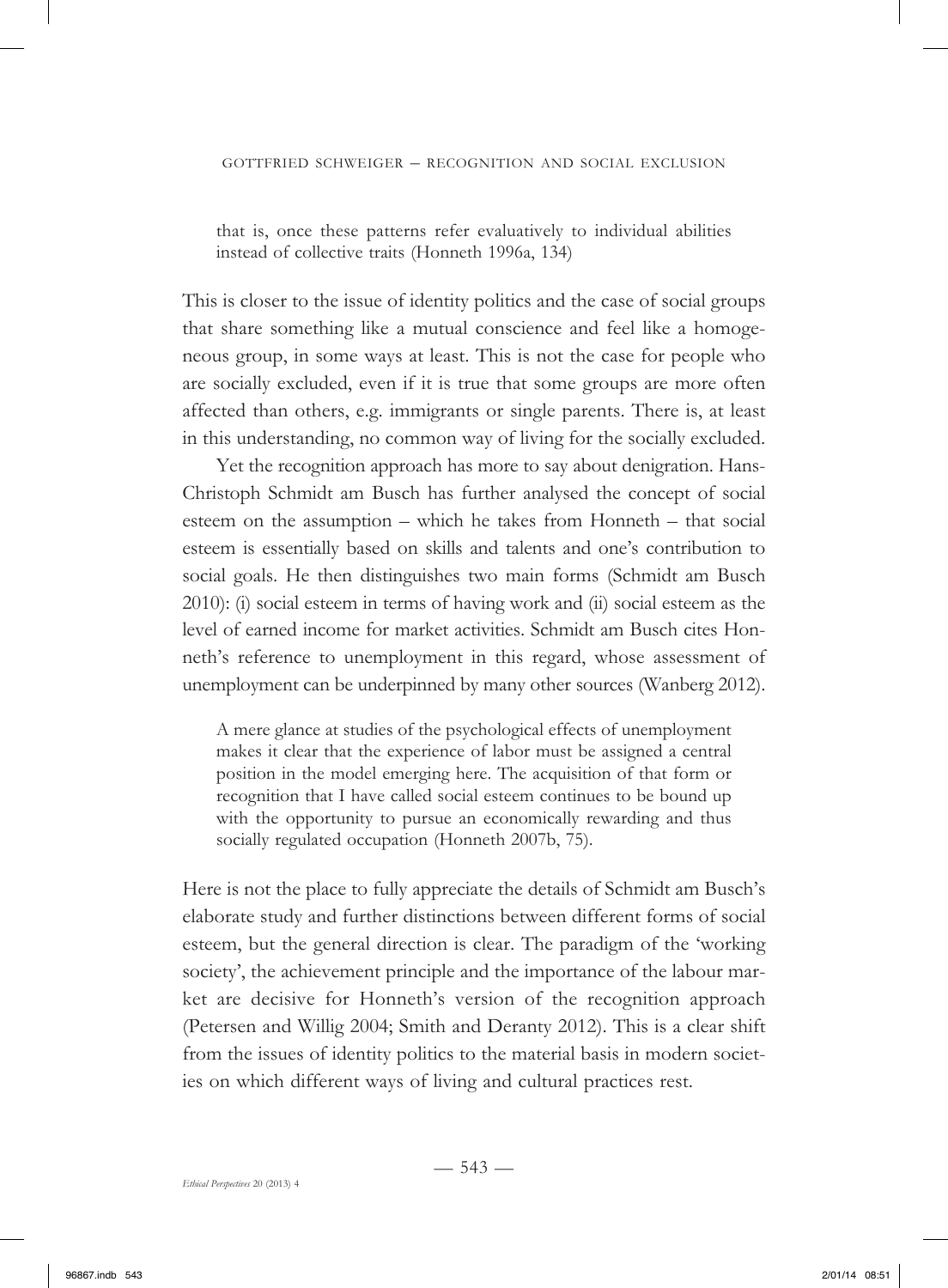What does this mean for social exclusion? I want to distinguish two main forms of denigration that can serve as objective criteria to evaluate social exclusion: lack of employment and lack of sufficient income. Both are derived directly if social esteem is bound up with work and the level of one's income. In contrast to rights, however, which are granted to everyone just because they are human and deserve equal cognitive respect, social esteem has both an inclusive and an exclusive effect. Social esteem is not distributed equally among all members of society, but according to their skills, talents and efforts. Otherwise social esteem would lose its value and finally become useless. Therefore, an authority that determines the social esteem of different skills, talents and efforts or activities or achievements is needed. Social esteem is institutionalized. As Schmidt am Busch clearly demonstrates, Honneth believes that the market is well suited to distributing social esteem in its main forms of employment and level of income.

Neither in RR [Honneth 2003] nor in any other writing does Honneth develop a conception of determining the social usefulness of different kinds of work and the level of commensurate income by means of anything other than markets. Moreover, nowhere does he suggest that such a conception is to be developed within the framework of Critical Theory (Schmidt am Busch 2010, 268).

To do this, however, markets have to be contained by social welfare systems and must not be ideologically distorted. In more practical terms, everybody is granted at least a basic and sufficient maintenance even if they are unable to find work or are unwilling to work. Such activities that are necessary for the reproduction of society, such as giving birth, and caring for children, the sick or the elderly, have to be recognized as work and therefore should generate adequate income.

In RR Honneth [Honneth 2003] thus specifies a sufficient condition for determining whether an activity is work (in the social sense). The argument is this: if an activity is necessary for the reproduction of society, then it is work. The sociopolitical interest that underlies this argument consists in revealing certain activities that are not market

 $-544-$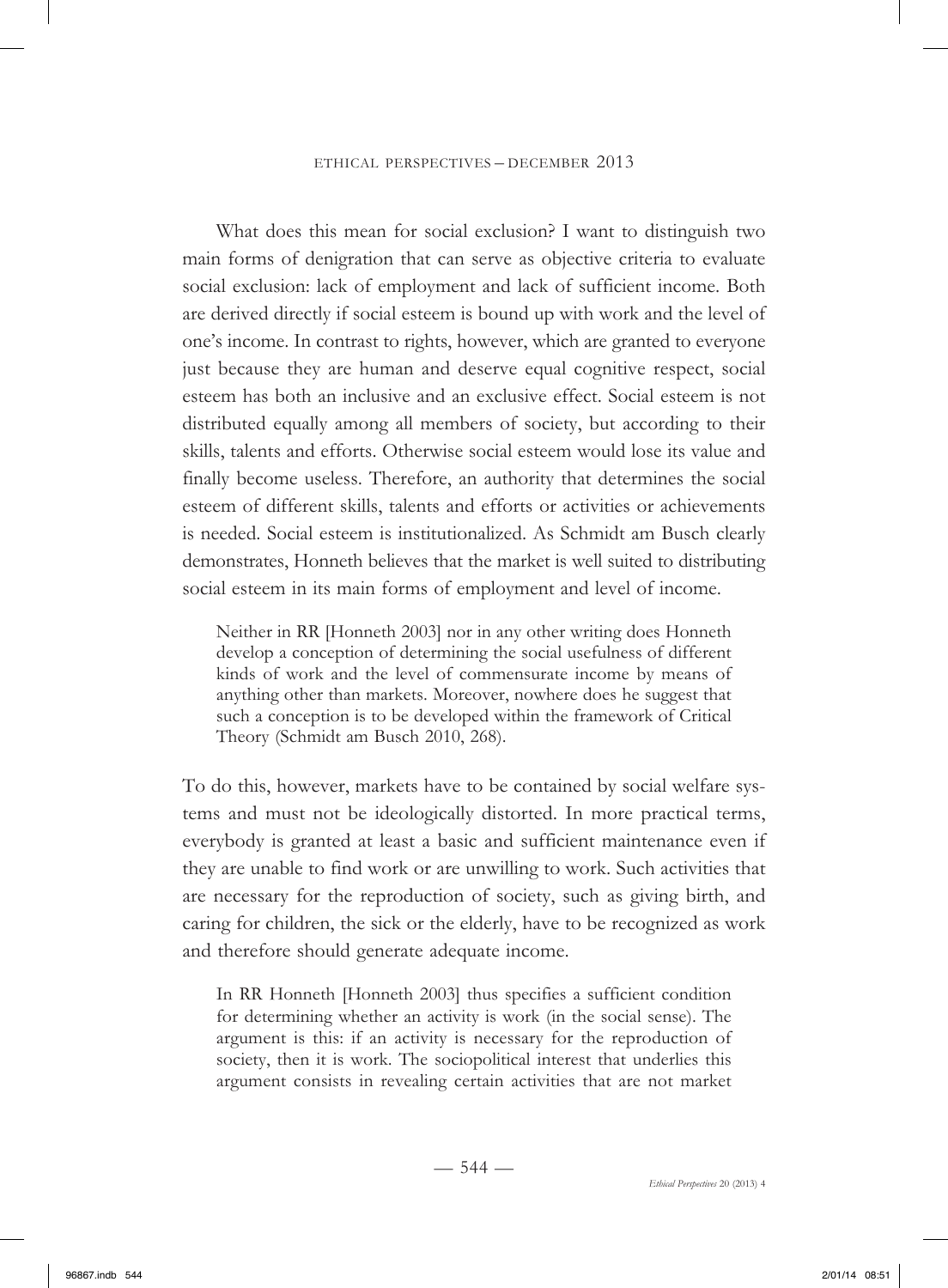governed as work. Honneth's second case (2) refers to activities that are already recognized as work, and which can take place in the private or the public sector. Here he argues: if the level of income – and thus of social esteem – is determined or influenced by factors irrelevant to the work carried out (for example the gender of the worker), then the achievement principle is being applied in a distorted manner at best (Schmidt am Busch 2010, 273-274).

This offers a more detailed understanding of the two forms of denigration: if people lack employment even if they have useful talents, skills, and show some effort, or if they are unemployed even if they engage in socially reproductive activities, it is denigrating. It is denigrating if people do not earn enough to have a decent life if they are engaged in care work, unpaid work or if they do not work at all, which occurs only very rarely. In such cases some basic social rights are needed to alleviate such market outcomes and provide for a decent living. Is social exclusion connected with any of these forms of denigration? The short answer is 'Yes'. Social exclusion is characterized here by three indicators – monetary poverty, material deprivation, and unemployment – and all three are denigrating in the above sense. The vast majority of those who are socially excluded are either unemployed or they lack sufficient income despite the fact that they have useful talents, skills, show an effort and are willing to work. These are the objective criteria needed to judge social exclusion as morally harmful and wrong from the position of the recognition approach.

(i) First, it seems highly unlikely that all those unemployed are unemployed because they lack the necessary skills or talents or show no willingness or effort. This is simply not the case, as all available data about the motivation of the unemployed demonstrate (Gallie and Paugam 2000). Some are unemployed because they do not have time to work because of other duties to their families and some are unemployed because they have special needs or cannot work forty hours but only twenty (Leach *et al*. 2010). It is justifiable to say, therefore, that they are disrespected in that their skills and talents are ignored.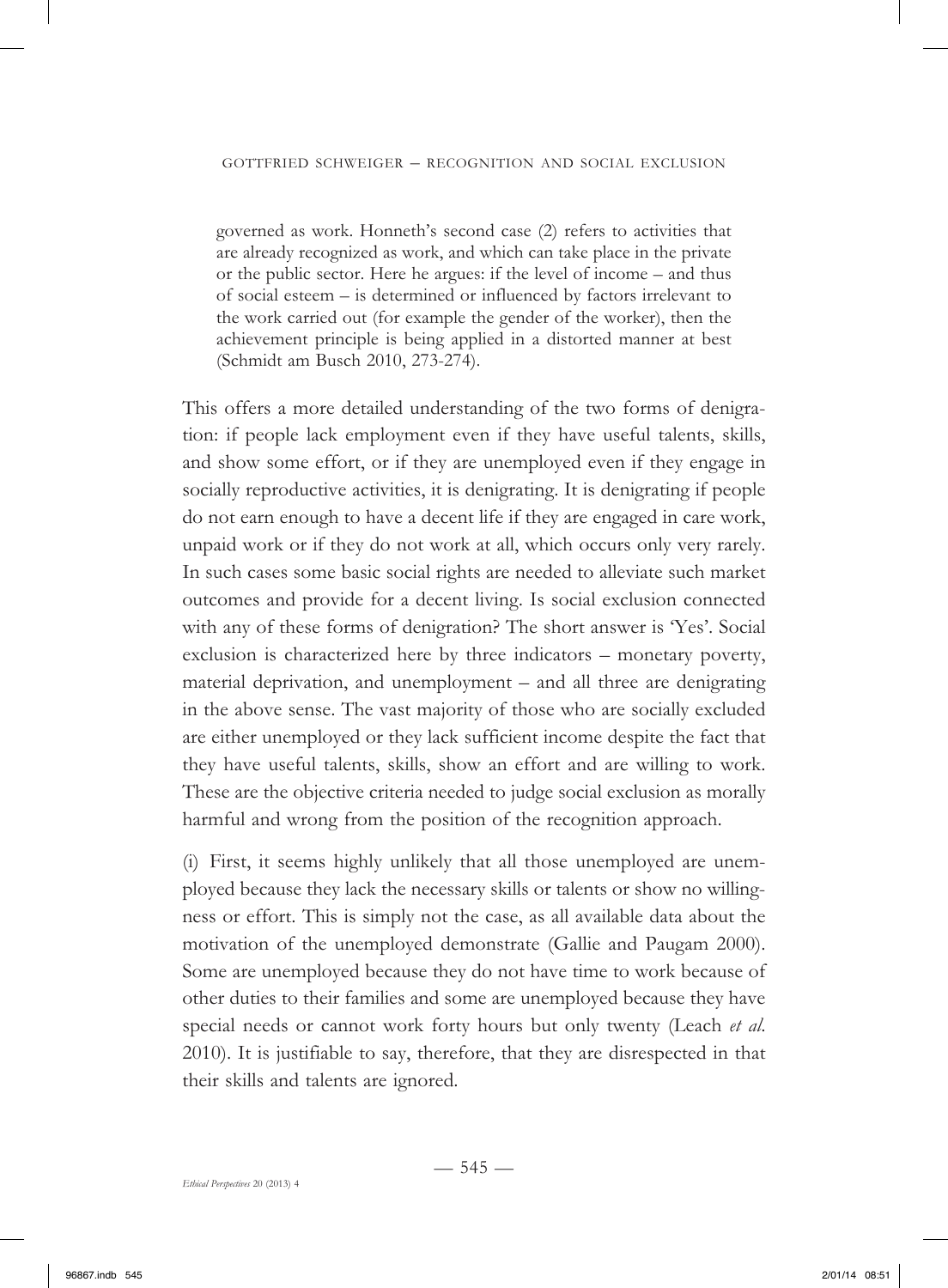(ii) Second, monetary poverty means that some people have much less money than the majority of the population. It is again not the case that these people lack money because they have no useful skills or talents or because they are lazy. Some are poor because they engage in such necessary reproductive activities as caring for their children or other relatives. Some are poor because they are unemployed although they could and want to work. Some are poor although they work every day (Hanzl-Weiß and Vidovic 2010). Some are either too young to work or too old (European Commission 2008; Zaidi *et al*. 2006). It is thus safe to say that monetary poverty is also a form of denigration. It significantly limits the possibilities of pursuing one's own goals in life without being justified.

(iii) Third, material deprivation is at least indirectly connected with monetary poverty. People do not have enough resources to engage in basic activities that are seen as necessary for a decent living. Material deprivation means that people are not only limited in terms of their self-realization in pursuing their own goals in life, but that they are not even able to engage in such activities or have such things that are perceived as basic in their respective societies and on which individual self-realization normally relies. If a person or a family cannot afford to pay their rent or keep their home adequately warm, discourse about self-realization becomes artificial and ridiculous. Material deprivation cannot be reduced to income poverty, but it is closely related to it and it also more often affects those who have special needs or duties of care. Such people are not willing or able to be fully productive, flexible and market-oriented workers. Both monetary poverty and material deprivation show that the social containment of the market has failed.

# *Social Exclusion and the Violation of Embedded Normative Claims*

The third condition for social exclusion to be morally wrong is that it violates embedded normative claims. This condition overlaps to some extent

 $-546-$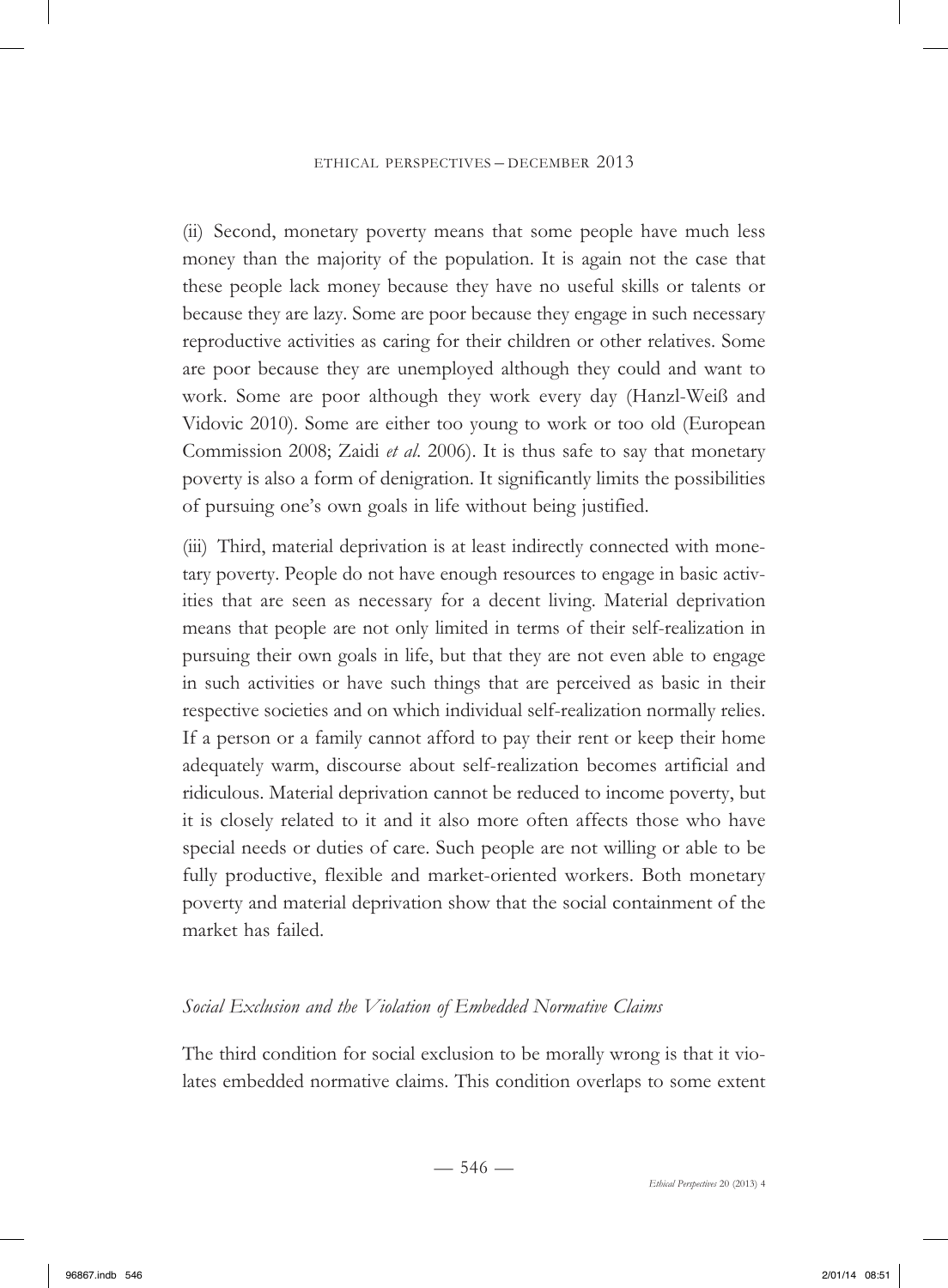with the objective criteria discussed above. At least two such normative claims are violated by social exclusion: the achievement principle, which argues that everybody should be able to make a decent living if they are willing to do so, and the idea of dignity.

(i) The achievement principle is of great importance for the recognition approach as it is not only seen as a major formative principle of modern society, but also has normative significance. It carries and determines social esteem.

Once we become cognizant of the many superimpositions and distortions inherent in the capitalist achievement principle, it is hard to see any normative principle of mutual recognition in it at all. Nevertheless, putting the new idea into social practice indeed did away with the estate-based form of social esteem, and at least normatively sustains the demand that the contributions of all members of society be esteemed according to their achievements (Honneth 2003, 147).

This principle is violated by social exclusion because the majority of socially excluded people simply do not get what they deserve: a job, a living wage, recognition for their caring. The achievement principle does not work for them and rather makes them feel that they are responsible for their situation. From the perspective of the achievement principle, social exclusion is often seen as a personal failure, but it is rather a violation of this principle. This is clearly true for the working poor and for those who get no chance to work. Social exclusion is a vicious circle and many do not become poor but are born poor. In reality, the achievement principle is in fact a Matthew principle: the rich get richer and the poor get poorer (Wade 2004).

(ii) Modern societies rest on the idea that everyone has an inviolable dignity. Whereas the achievement principle is more of an implicit normative claim, the idea of human dignity is explicitly stated in various documents such as the Human Rights Charter of the United Nations, the European Social Charter and the Charter of Fundamental Rights of the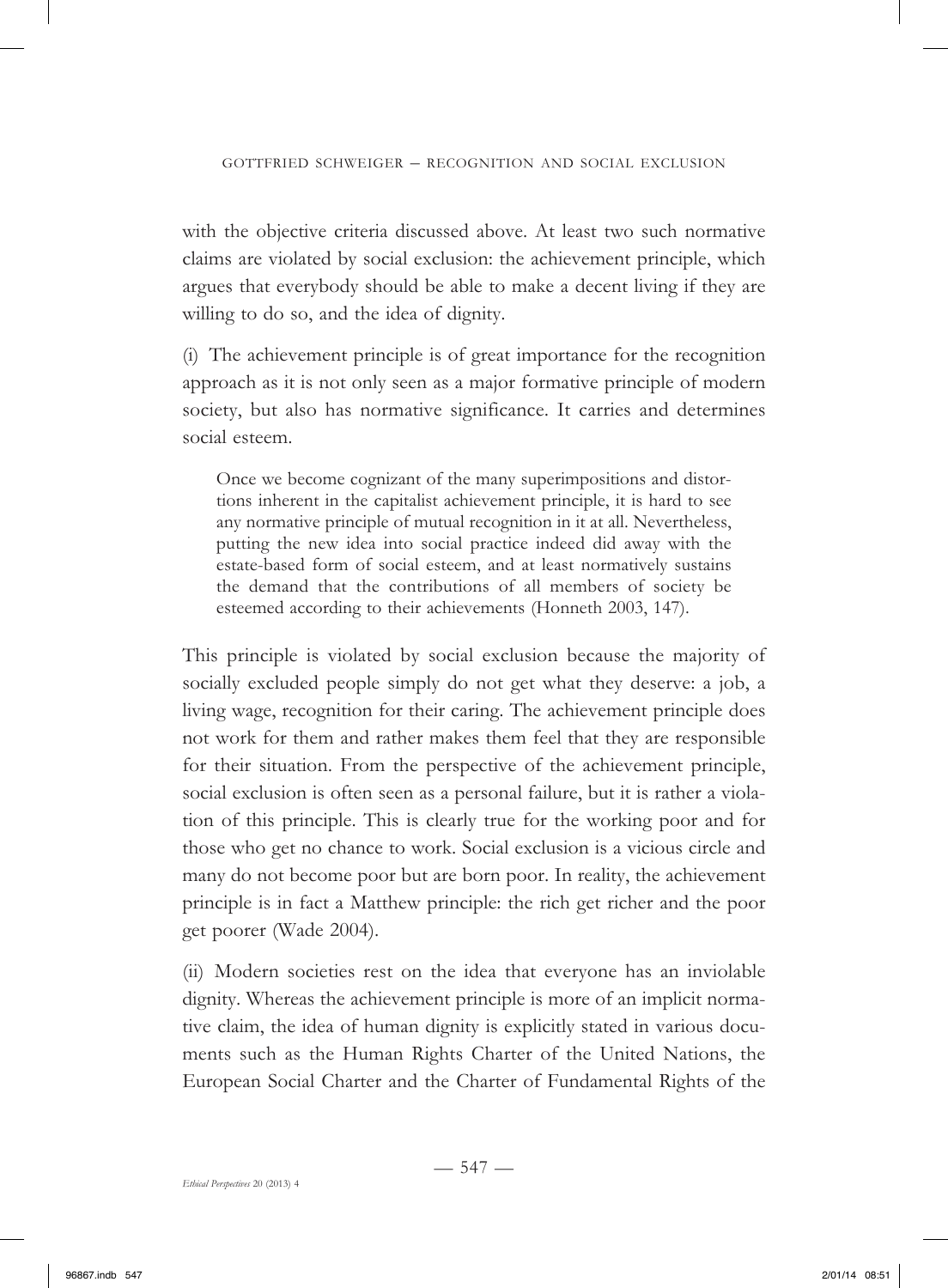European Union, and should serve as a guideline for politics and law. Therefore, this principle can serve as a point of reference in struggles for recognition and can be claimed before the courts. Is social exclusion a violation of human dignity? There is no clear answer to this question as there is no clear concept of human dignity, but at least one argument can be adduced in support of this assertion. Social exclusion means being cut off from major resources of recognition as it is connected with various forms of disrespect. This means that, at least according to the recognition approach, the inter-subjective conditions of basic self-relations such as self-confidence or self-esteem are constrained or even do not exist. This is a violation of the idea of human dignity. Christian Neuhäuser and Julia Müller (2011) have brought forward a familiar argument based on Avishai Margalit's theory of a 'decent society'.

A decent society does not tolerate that its members are humiliated. Relative poverty is humiliating because relatively poor people are seen as second-class citizens and have reason to see themselves in their selfrespect violated. It does not matter why they are poor; it only matters that they have a right to be seen and treated as equal citizens. Their human dignity is fragile and can be violated, but they can never fully lose their human dignity and the rights that come with it. A decent society, therefore, has to end relative poverty no matter why it exists (Neuhäuser und Müller 2011, 170-171).

# V. CONCLUSION: WHERE DO WE GO FROM HERE?

In the present contribution I have tried to show that social exclusion is morally wrong and harmful from the perspective of the recognition approach as it fulfils all of its three conditions of moral harm. It is subjectively experienced as harmful, it is connected with disrespect – especially denigration – and it violates at least two major normative principles – the achievement principle and the idea of human dignity – that are embedded within the societies of the European Union. I want now to highlight four conclusions and thoughts for further research.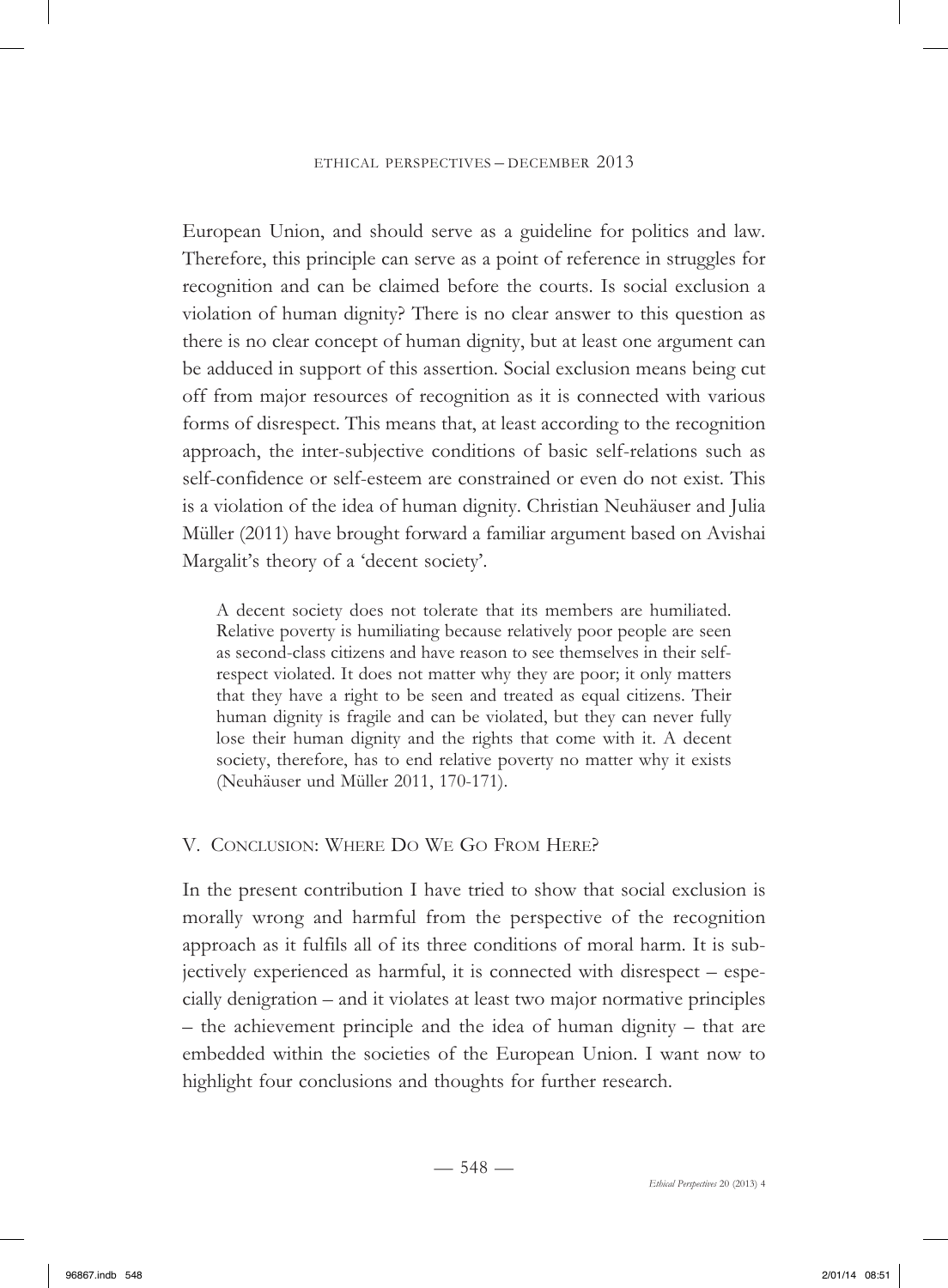The first point is that the recognition approach seems to be suitable for assessing and evaluating such important processes as social exclusion and that it allows us to gain further insights into what makes them so problematic. As a critical theory, this is exactly what the recognition approach aspires to do. It ties social exclusion to the paradigm of a 'working society' and explains its wrongness from there. This also implies the necessity of social and political programmes to help the socially excluded and to alleviate their condition.

The second point I want to make is that the weighting of the three aforementioned conditions – subjective feelings, objective criteria, and embedded normative claims – is still highly unclear. This makes things difficult, especially for concepts like social exclusion treated here or for anyone probing them. The problem is closely connected with the achievement principle and market-tied social esteem. It is one of the main points of reference for the recognition approach but, as many have stated before, it is deeply divided and ambiguous (Voswinkel 2012a). Social esteem is both a tool for integration and exclusion. The recognition approach can neither dismiss it if it wants to stay within the paradigm of working society nor can it neglect the ideological distortion and moral harm that it induces. To tie social esteem to the market also implies a social-democratic criticism of what can be called neo-liberal excesses, but not capitalism as such.

From the sociopolitical perspective, the aim of contemporary Critical Theory is not the critique of capitalism as such, but rather of neoliberal capitalism. As I have pointed out, Honneth is fundamentally of the opinion that neoliberal, but not social-democratic, orders are problematic from the standpoint of recognition theory. Because regulated markets are components of the latter, it would be surprising if Honneth believed that markets in general were unsuited to determining the social usefulness of work (Schmidt am Busch 2010, 268).

Social exclusion, on the one hand, constitutes such an error within the system and can be successfully criticized for failing to meet the moderate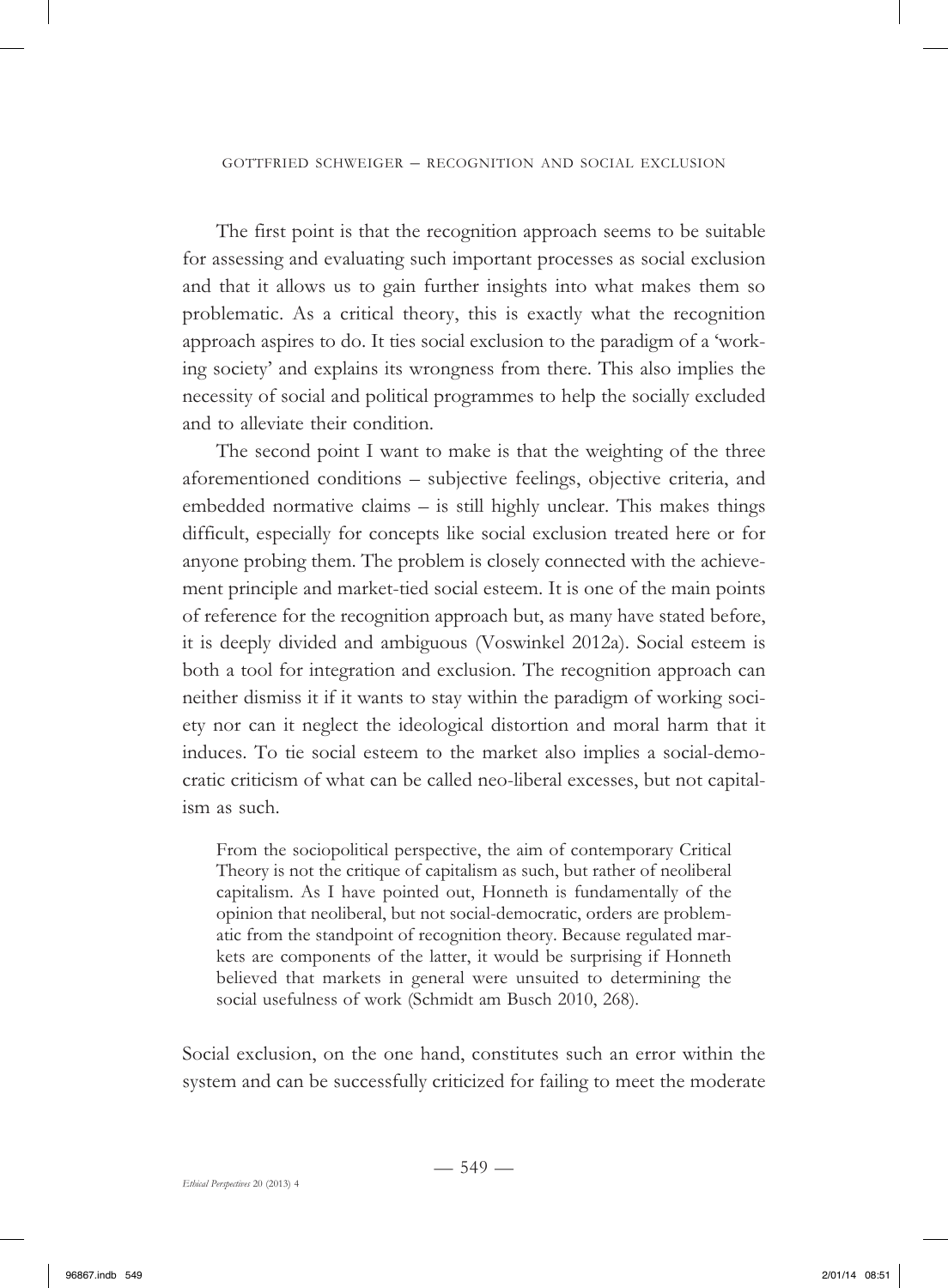social democratic promises of the welfare state. On the other hand, it seems as if social exclusion is also a symptom of a much bigger problem and it is highly questionable if it is possible to come to grips with it under the condition of a capitalistic and market-based economy and society at all. The flaws of market-based social esteem and the achievement principle go far beyond the two alleviating conditions of a welfare state and the recognition of reproductive work that Honneth demands. Unemployment, the working poor, the intensification of work or changes to performance-oriented pay are all connected with a market-oriented achievement principle. It is necessary, therefore, to flesh out the moral core of the (labour) market and to mark the distinction more clearly between distorted and undistorted or morally good and bad market interactions. This is one major topic in Honneth's recent book *Das Recht der Freiheit* (2011). Despite this, the problem of what Stephan Voswinkel calls the shift from appreciation to admiration as an internal shift in the meaning of social esteem needs much more critical attention (Voswinkel 2012a).

Third, I see a mismatch between the diagnostic and the therapeutic strength of the recognition approach. Although the recognition approach is well-suited to diagnosing major problems within society and expanding our knowledge about them, it falls somewhat short when it comes to problem solving (see also Zurn 2011). Regarding the problem of social exclusion, it is still unclear which solutions – and like every complex problem it demands a coordinated package of solutions rather than a single solution – are adequate or, to stay within the realm of normative philosophy, which solutions ought to be pursued. Is it a right to work or rather a basic income? The recognition approach, which seems to prefer a right to work in this context, has to provide substantial and well-argued answers to these questions and remain close to those groups and movements that are concerned with such transformation processes.

A fourth element is the question of health, and especially mental health, which is a major area of concern when it comes to poverty,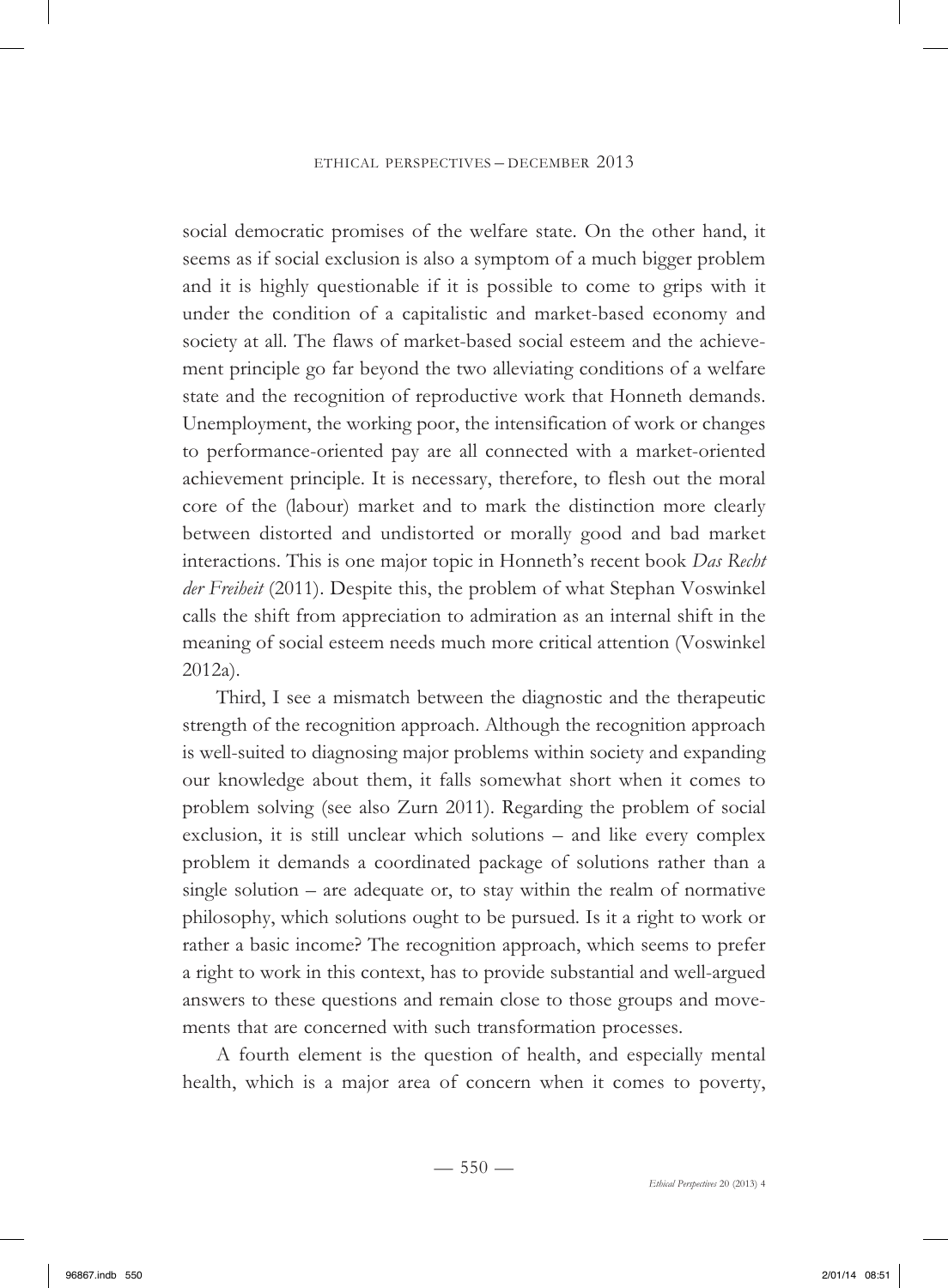inequality, and social exclusion, together with the transformation of work and employment since the 1990s. Current research discusses this under the heading of social determinants of health and it is also the subject of ongoing philosophical debate, especially about the worldwide scope of justice (Anand, Peter and Sen 2004; Marmot and Wilkinson 2003). Health is not at the centre of the recognition approach, and although it is clear that health is an important pillar of a good life and a basic condition for self-realization, it is unclear where it should sit within its framework. Is health or access to health care a form of recognition? Is health something that benefits from recognition or is it a prerequisite of recognition? These questions, especially in the context of poverty and social exclusion, still have to be tackled.

#### WORKS CITED

- Ahn, Namkee, Juan Ramón García and Juan Francisco Jimeno. 2004. *The Impact of Unemployment on Individual Well-Being in the EU*. ENEPRI Working Paper. Brussels: ENEPRI European Network of Economic Policy Research Institutes.
- Anand, Sudhir, Fabienne Peter and Amartya Sen, eds. 2004. *Public Health, Ethics, and Equity*. Oxford: Oxford University Press.
- Atkinson, Anthony B. and Eric Marlier. 2010a. "Living Conditions in Europe and the Europe 2020 Agenda." In *Income and living conditions in Europe*. Edited by Anthony B. Atkinson and Eric Marlier, 21-35. Eurostat Statistical Books. Luxembourg: Publications Office of the European Union.
- Atkinson, Anthony B. and Eric Marlier, eds. 2010b. *Income and Living Conditions in Europe*. Eurostat Statistical Books. Luxembourg: Publications Office of the European Union.
- Barry, Brian. 2002. "Social Exclusion, Social Isolation and the Distribution of Income." In *Understanding Social Exclusion*. Edited by John Hills, Julian Le Grand and David Piachaud, 13-29. Oxford: Oxford University Press.
- van den Brink, Bert and David Owen, eds. 2007. *Recognition and Power. Axel Honneth and the Tradition of Critical Social Theory*. Cambridge: Cambridge University Press.
- Burchardt, Tania, Julian Le Grand and David Piachaud. 1999. "Social Exclusion in Britain 1991-1995." *Social Policy & Administration* 33/3: 227-244.
- Burchardt, Tania, Julian Le Grand and David Piachaud. 2002. "Degrees of Exclusion: Developing a Dynamic, Multidimensional Measure." In *Understanding Social Exclusion*. Edited by John Hills, Julian Le Grand and David Piachaud, 30-43. Oxford: Oxford University Press.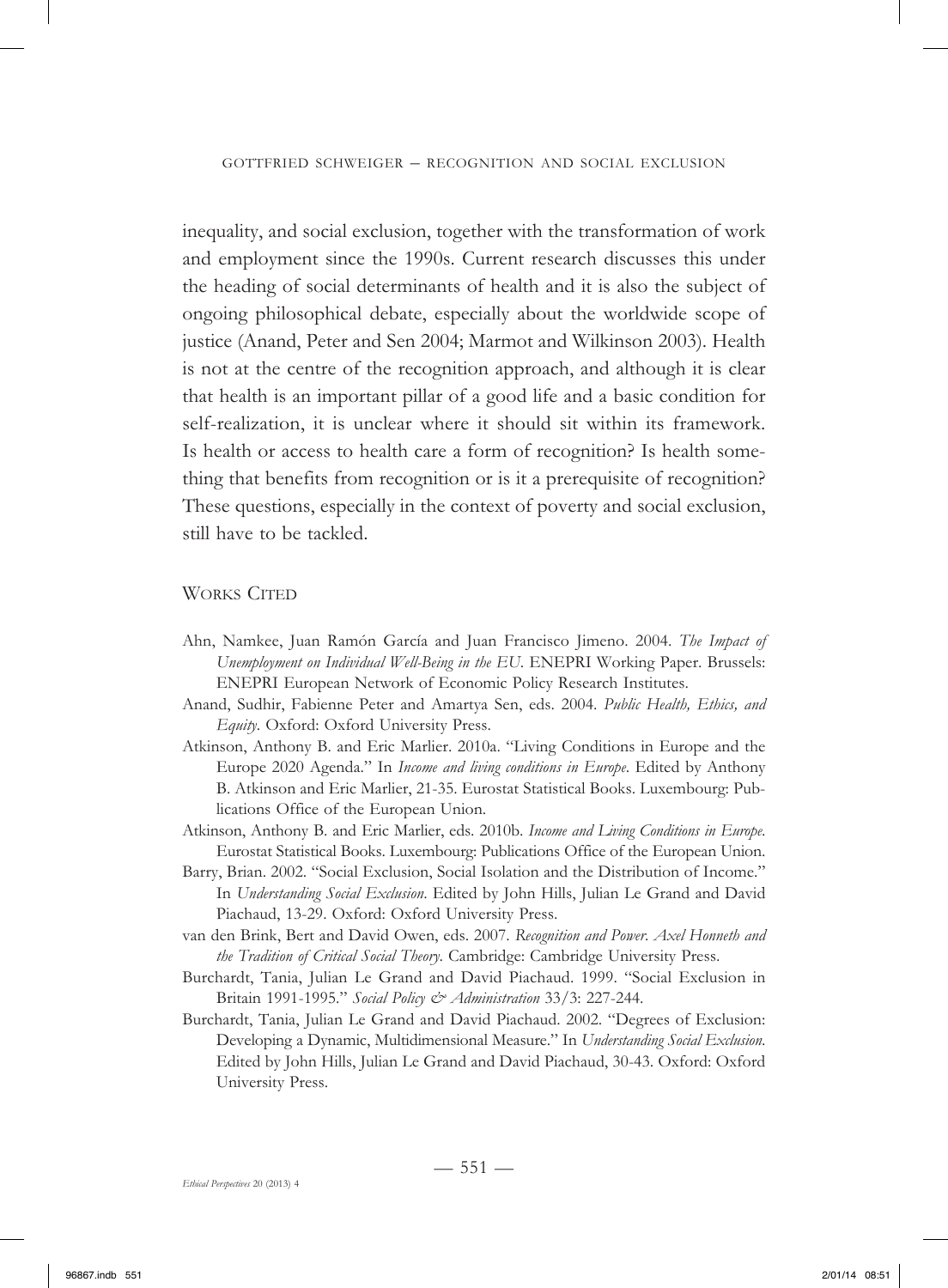Byrne, David. 2005. *Social Exclusion*. Maidenhead: Open University Press.

- Deranty, Jean-Philippe. 2009. *Beyond Communication: A Critical Study of Axel Honneth's Social Philosophy*. Leiden: Brill.
- Deranty, Jean-Philippe. 2010. "Critique of Political Economy and Contemporary Critical Theory: A Defense of Honneth's Theory of Recognition." In *The Philosophy of Recognition: Historical and Contemporary Perspectives*. Edited by Hans-Christoph Schmidt am Busch and Christopher F. Zurn, 285-317. Lanham, MD: Lexington.
- European Commission. 2008. *Child Poverty and Well-Being in the EU: Current Status and Way Forward*. Luxembourg: Office for Official Publications of the European Communities.
- European Commission. 2011. *The Social Dimension of the Europe 2020 Strategy. A Report of the Social Protection Committee (2011)*. Luxembourg: Office for Official Publications of the European Communities.
- Fraser, Nancy. 2003. "Social Justice in the Age of Identity Politics: Redistribution, Recognition, and Participation." In *Redistribution or Recognition? A Political-Philosophical Exchange*. Edited by Nancy Fraser and Axel Honneth, 7-109. London: Verso.
- Fraser, Nancy, and Axel Honneth. 2003. *Redistribution or Recognition? A Political-Philosophical Exchange*. London: Verso.
- Fusco, Alessio, Anne-Catherin Guio and Eric Marlier. 2010. "Characterising the Income Poor and the Materially Deprived in European Countries." In *Income and Living Conditions in Europe*. Edited by Anthony B. Atkinson and Eric Marlier, 133-153. Books. Luxembourg: Publications Office of the European Union.
- Gallie, Duncan and Serge Paugam, eds. 2000. *Welfare Regimes and the Experience of Unemployment in Europe*. Oxford: Oxford University Press.
- Graf, Gunter and Gottfried Schweiger. 2013. "Capabilities, Recognition and the Philosophical Evaluation of Poverty: A Discussion of Issues of Justification and the Role of Subjective Experiences." *International Critical Thought* 3/3: 282-296.
- Haber, Stéphane. 2007. "Recognition, Justice, and Social Pathologies in Honneth's Recent Writings." *Revista de ciencia política (Santiago)* 27/2: 159-170.
- Hagan, John and Ronit Dinovitzer. 1999. "Collateral Consequences of Imprisonment for Children, Communities, and Prisoners." *Crime and Justice* 26: 121-162.
- Hanzl-Weiß, Doris and Hermine Vidovic. 2010. *Working Poor in Europe*. Luxembourg: Office for Official Publications of the European Communities.
- Hills, John, Julian Le Grand and David Piachaud, eds. 2002. *Understanding Social Exclusion*. Oxford: Oxford University Press.
- Honneth, Axel. 1996a. *The Struggle for Recognition: The Moral Grammar of Social Conflicts*. Cambridge, MA: MIT Press.
- Honneth, Axel. 1996b. "Pathologies of the Social: The Past and Present of Social Philosophy." In *The Handbook of Critical Theory*. Edited by David Rasmussen, 269-397. Oxford: Blackwell.
- Honneth, Axel. 2002. "Grounding Recognition: A Rejoinder to Critical Questions." *Inquiry* 45/4: 499-519.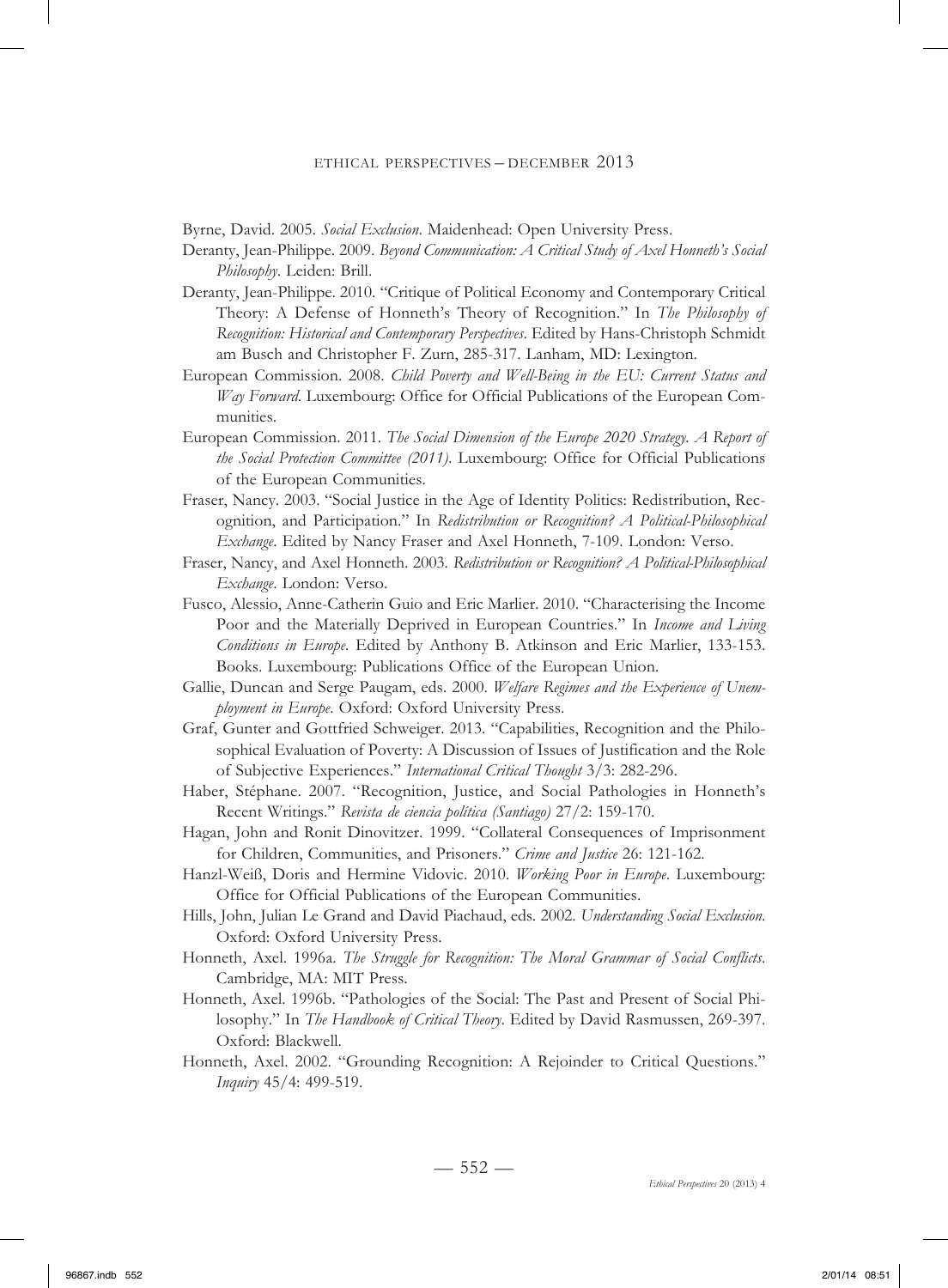- Honneth, Axel. 2003. "Redistribution as Recognition: A Response to Nancy Fraser." In *Redistribution or Recognition? A Political-Philosophical Exchange*. Edited by Nancy Fraser and Axel Honneth, 110-197. London: Verso.
- Honneth, Axel. 2007a. *Disrespect: The Normative Foundations of Critical Theory*. Cambridge, MA: Polity.
- Honneth, Axel. 2007b. "The Social Dynamics of Disrespect. On the Location of Critical Theory Today." In *Disrespect: The Normative Foundations of Critical Theory*. Edited by Axel Honneth, 63-79. Cambridge, MA: Polity.
- Honneth, Axel. 2011. *Das Recht der Freiheit.* 1st ed. Berlin: Suhrkamp. 2014. *Freedom's Right*. Cambridge, MA: Polity
- Kauppinen, Antti. 2002. "Reason, Recognition, and Internal Critique." *Inquiry* 45/4: 479-498.
- Kompridis, Nikolas. 2004. "From Reason to Self-Realisation? Axel Honneth and the 'Ethical Turn' in Critical Theory." *Critical Horizons* 5/1: 323-360.
- Layte, Richard, Bertrand Maître and Christopher T. Whelan. 2010. *Second European Quality of Life Survey. Living Conditions, Social Exclusion and Mental Well-Being*. Luxembourg: Office for Official Publications of the European Communities.
- Leach, Liana S., Peter Butterworth, Lyndall Strazdins, Bryan Rodgers, Dorothy H. Broom and Sarah C. Olesen. 2010. "The Limitations of Employment as a Tool for Social Inclusion." *BMC Public Health* 10: 621.
- Marmot, Michael and Richard Wilkinson, eds. 2003. *Social Determinants of Health: The Solid Facts*. Copenhagen: Centre for Urban Health, World Health Organization.
- Morgan, Craig, Tom Burns, Ray Fitzpatrick, Vanessa Pinfold and Stefan Priebe. 2007. "Social Exclusion and Mental Health: Conceptual and Methodological Review." *The British Journal of Psychiatry* 191: 477-483.
- Neuhäuser, Christian and Julia Müller. 2011. "Relative Poverty." In *Humiliation, Degradation, Dehumanization: Human Dignity Violated.* Edited by Paulus Kaufmann, Hannes Kuch, Christian Neuhäuser and Elaine Webster. Dordrecht: Springer.
- Petersen, Anders and Rasmus Willig. 2004. "Work and Recognition: Reviewing New Forms of Pathological Developments." *Acta Sociologica* 47/4: 338–350.
- Petherbridge, Danielle. 2011. *Axel Honneth: Critical Essays. With a Reply by Axel Honneth*. Leiden: Brill.
- Pierson, John. 2010. *Tackling Social Exclusion*. London: Routledge.
- Pilapil, Renante. 2011. "Psychologization of Injustice? On Axel Honneth's Theory of Recognitive Justice." *Ethical Perspectives* 18/1: 79-106.
- Schmidt am Busch, Hans-Christoph. 2010. "Can the Goals of the Frankfurt School be Achieved by a Theory of Recognition?" In *The Philosophy of Recognition: Historical and Contemporary Perspectives*. Edited by Hans-Christoph Schmidt am Busch and Christopher F. Zurn, 257-283. Lanham, MD: Lexington.
- Schweiger, Gottfried. 2012. "Globalizing Recognition. Global Justice and the Dialectic of Recognition." In *Public Reason* 4/1-2: 78-94.